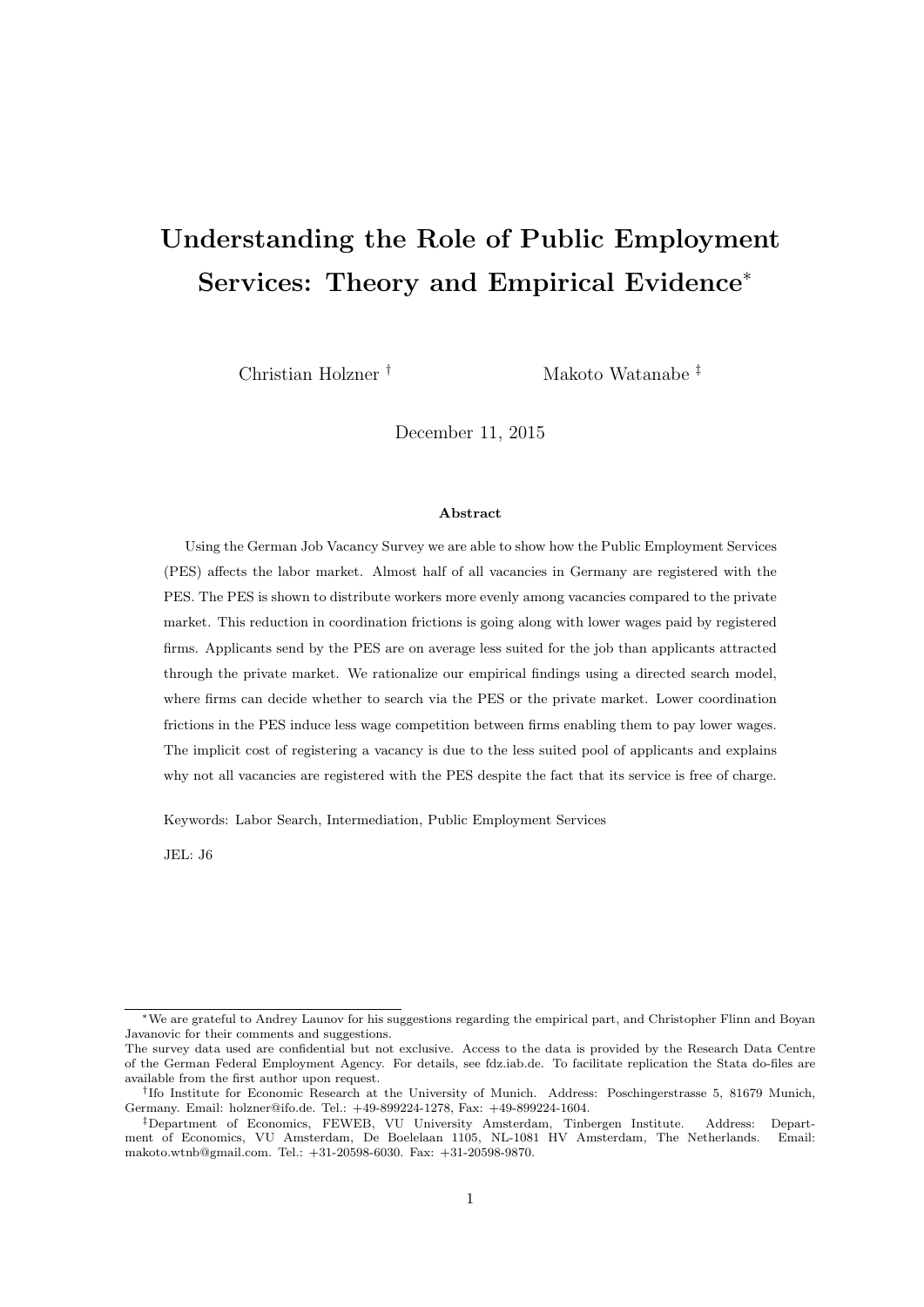# 1 Introduction

In most industrialized countries Public Employment Services (hereafter, PES) provide job-broking services – help job seekers to obtain jobs and employers to fill vacancies. The market places provided by PESs are open to all job seekers and vacancies at zero cost. Still, the costless services provided by the PESs do not attract all of them. The existing empirical literature shows that between 35 to 55 percent of all job seekers, including employed workers, and up to 85 percent of unemployed job seekers use the  $PESS<sup>1</sup>$  The evidence on the fraction of registered vacancies is scarce. Pollard et al. (2012) report in a survey for the Department of Work and Pensions that in the Unitied Kingdom 39 percent of all establishments used the Jobcentre Plus in 2011. We find that in the years 2005 to 2010 around 49.7 percent of all vacancies in Germany registered with the PES.

Despite the importance of the PES as a search channel very little is known about its impact on the labor market. The existing empirical literature has only studied the use of the PES and the effects of using the PES from the job seekers perspective. It showed that unemployment benefit recipients, low skilled workers, long-term unemployed and workers with few job opportunities are more likely to use a PES.<sup>2</sup> The empirical evidence for the effect on wages is mixed. Holzer (1988) reports for the US and Addison and Protugal (2002) for Portugal that workers, who searched through the PES, received lower wage offers (after controlling for worker characteristics). Osberg (1993) finds for Canada and Weber and Mahringer (2002) for Austria that the wage difference disappears after controlling for worker characteristics.

Many questions regarding the effect of the PES on the labor market still remain unanswered, first and foremost, the question whether the PES is able to reduce search frictions in the labor market, the core goal set by governments, which finance the PES, the question whether registered vacancies pay lower wages compared to unregistered vacancies, the question whether applicants send by the PES are on average less suited for the job than applicants attracted through the private market, and finally the question why are not all vacancies registered with the PES given that advances in technology make it possible for PESs to centralize job applications and to mitigate coordination frictions.

We use the German Job Vacancy Survey, a representative establishment data-set collected by the Federal Employment Agency in Germany, which contains numerous questions regarding the recruitment process, to investigate these questions. Most importantly we know how many applicants and how many suitable applicants a registered firm received from the PES and through other search channels. We first show that job- and firm-characteristics that are strongly correlated with the number of applicants attracted through the private market play no role in explaining the number of applicants send by the PES. This indicates that the PES distributes its job seekers independent of these characteristics. In a second step we compare the (residual) variance of the number of applicants send by the PES and

<sup>&</sup>lt;sup>1</sup>See Holzer (1988) and Blau and Robins (1990) for the US, Osberg (1993) for Canada, Gregg and Wadsworth (1996) for the UK, Addison and Protugal (2002) for Portugal, and Weber and Mahringer (2002) for Austria.

<sup>2</sup>See Holzer (1988) and Blau and Robins (1990) for the US, Osberg (1993) for Canada and Gregg and Wadsworth (1996) for the UK.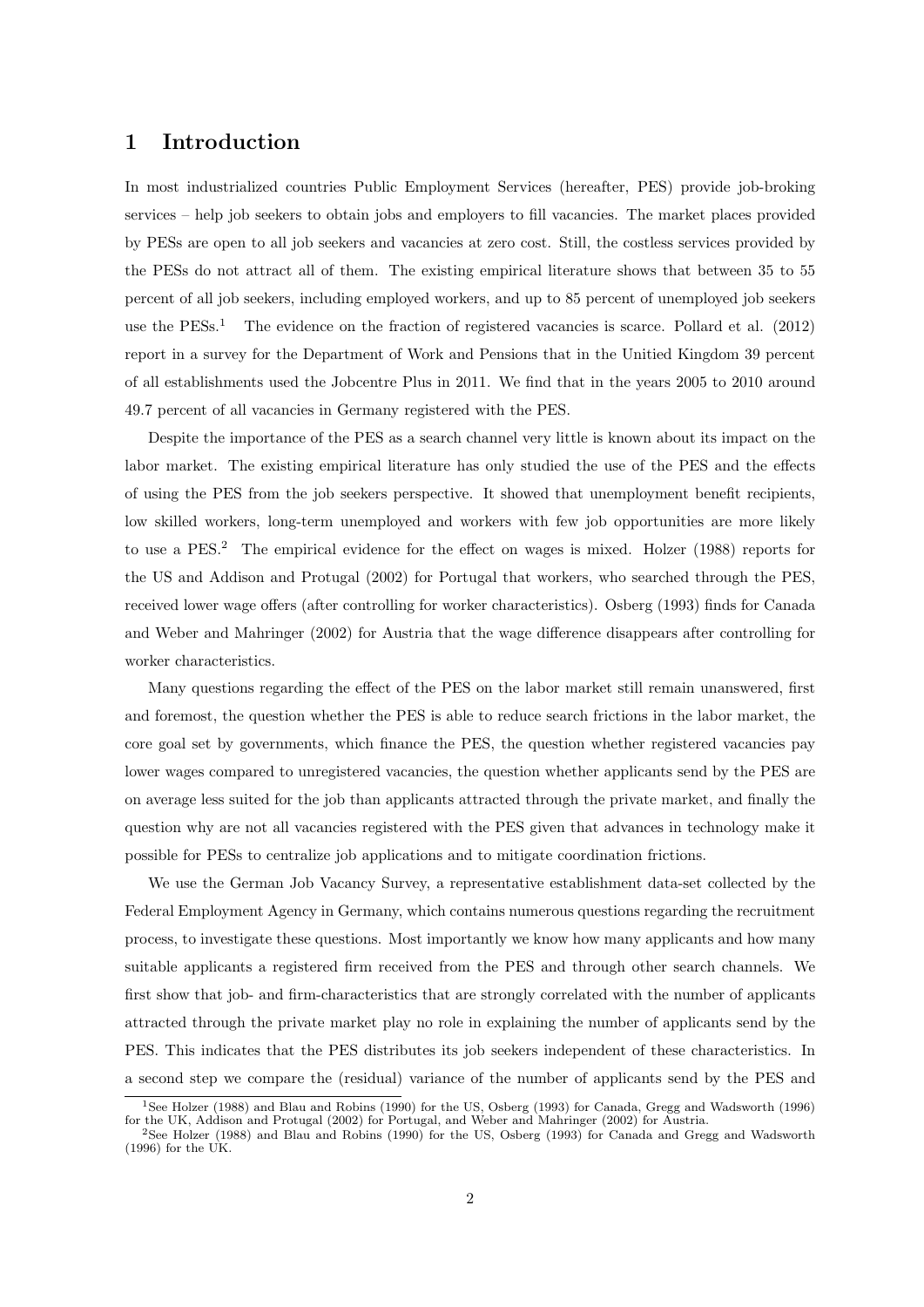attracted through the private market. The significantly lower variance in the number of applicants send by the PES compared to the number of applicants received through the private market shows that the PESs distribute workers more evenly among vacancies. This supports the hypothesis that the PESs reduce coordination frictions.

We address the question how affect the PES wages by looking at two pieces of information. First, we are able to show that registered firms pay 8 percent lower wages than not registered firms. Although we do not claim causality, we can exclude that this effect is driven by observable person characteristics like work experience and previous employment status or by observable job and firm characteristics including industry and occupation. We can also show that firms registered with the PES are more likely to report difficulties in the recruitment process, because their applicants demanded higher wages. This supports not only the direct evidence above that firms, which register their vacancy with the PES, offer lower wages than firms, which did not register their vacancy, it also implies that one and the same worker can receive multiple wage offers, which differ systematically depending on whether the vacancy is registered with the PES or not. Our evidence from the vacancies perspective is complementary to the inconclusive evidence of the existing literature, which used individual data on search channels used. It suggests that there is indeed a significant difference in the wages paid by registered and unregistered vacancies.

By comparing the fraction of suitable applicants send by the PES and attracted through the private market we can show that the fraction of suitable applicants at vacancies registered with the PES is about 10 percent lower than at vacancies that only use decentralized search channels. This evidence is complementary to the evidence provided in the existing literature, which shows that less suited workers are more likely to use PESs (see footnote 2). Our complement is important in order to understand the role of PESs in the labor market, since the evidence from the workers' side alone does not necessarily imply that registered vacancies receive on average a less suited pool of applicants. It could have been that PESs sort out less suited workers and thereby help registered firms to overcome information asymmetries. Instead, our empirical result suggests that this is not the case.

This last finding is also able to explain why not all vacancies register with the PES despite the fact that, it reduces coordination frictions, enables firms to pay lower wages. and provides its service is free of charge. It is the implicit cost associated with the less suited pool of applicants, which is able to explain why not all vacancies are registered with the PES.

To rationalize our empirical findings we construct a directed search model, where firms can decide whether to search via the PES or the private market. Our theoretical model extends the pioneering work on the role of PESs by Pissarides (1979). Like him we assume that all unemployed are registered at the PES, that searching in the decentralized market is costly for workers, and that firms can choose between two alternative methods of finding a worker: the search market and the PES.

There are two major differences between his and our model. First, workers are homogeneous in Pissarides (1979), while the key ingredient of our model is that workers differ in productivity, and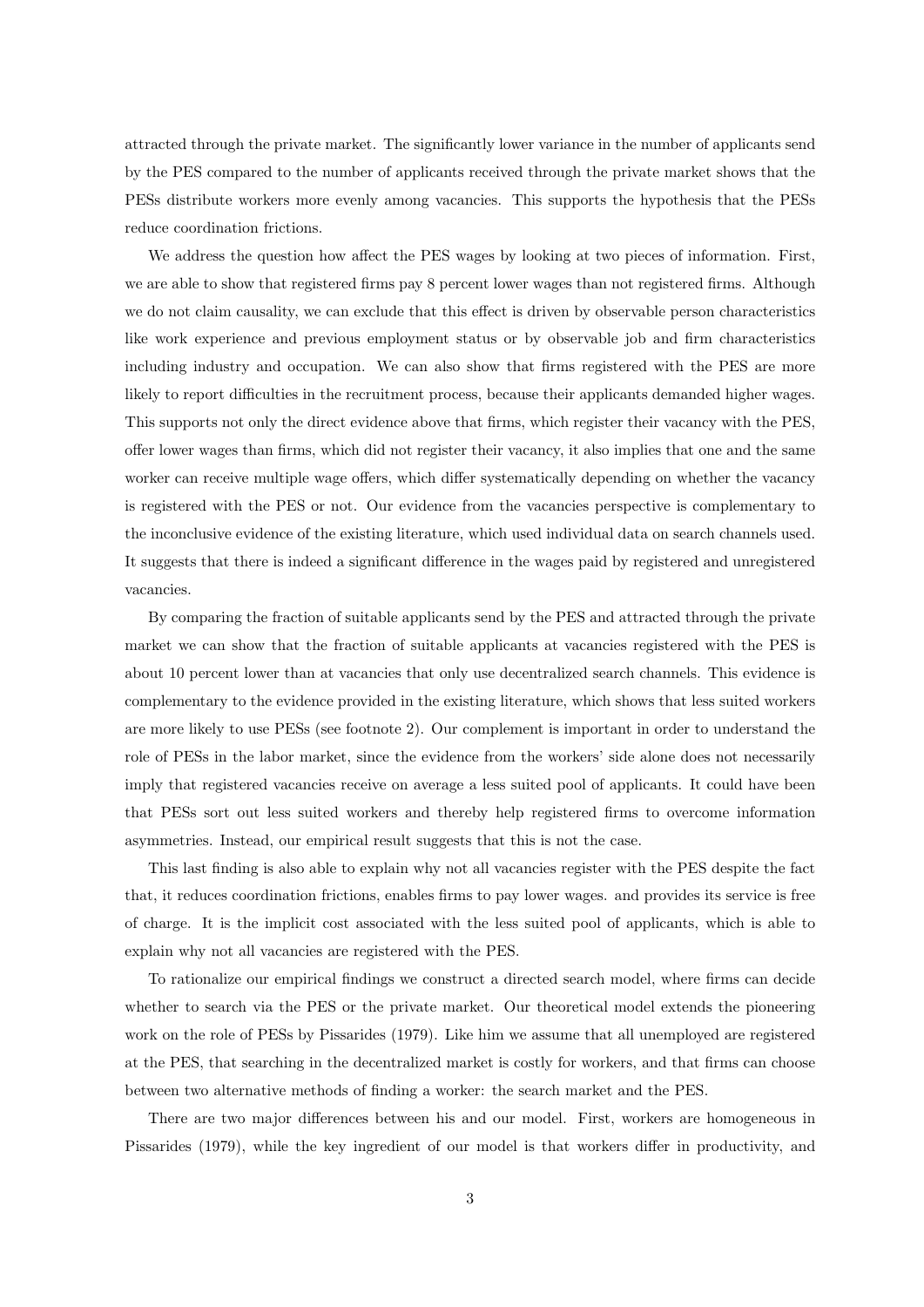that firms have some technologies to screen applicants, imperfectly though, at the recruitment stage. Second, Pissarides (1979) assumes an exogenous and identical wage in both markets. In contrast, by adopting a directed search approach, we show that firms in the decentralized market choose to post higher wages than firms registered with the PES in order to attract workers despite the cost associated with searching in the private market. Since the value of searching in the private market is higher for high productivity workers, the endogenous wage differential allows firms in the private market to attract a better pool of applicants. In an extension, Pissarides (1979) considers the limiting case where search frictions are eliminated in the PES. He finds that in this case the private market collapses and all workers search via the PES. This is in contrast to our model. We show that the positive selection of workers in the search market ensures the existence of the decentralized search market even if the PES manages to match the short side of the market.

Our model is related to the literature of intermediation. Watanabe (2010, 2013) provide a directed search model of middlemen (e.g., retailers, wholesalers, trading entrepreneurs, dealers or brokers of services and durable goods and assets).<sup>3</sup> He demonstrates that backed by the capability of dealing with many agents at a time, middlemen find it optimal to provide customers with proximity or a lower likelihood of experiencing stockout, charging a higher price. That the PES in the present framework provides a coordinated transaction is similar to his middlemen's capability of pursuing large-scaled dealings. However, in contrast to the literature, the PES does not act as a private agent, who charges a premium for their service, which raises the question why not all agents use the middlemen. In a recent progress, Gautier, Hu and Watanabe (2015) offer a hybrid model of middlemen and marketmakers (i.e., platform), and study the choice of the two alternative intermediation modes. Unlike in the present model, agents are homogeneous and the issue of differential composition of heterogeneous agents is not addressed.

Our framework is also related to the directed search literature with private information, which assumes that firms observe a signal before hiring a worker. Menzio (2007) considers wage-bargaining in a framework where firms use cheap talk to signal private information about the quality of a vacancy. Delacroix and Shi (2013) consider a directed search model with signaling, where sellers can distort their posted prices upward in order to signal high quality. In our case, firms receive a signal after screening workers, which allows them to reject workers with a low signal. We also assume that firms cannot condition their wages on the signal they receive (or demand an application fee). We therefore have a directed search model with incomplete contracts like Michelacci and Suarez (2006), who analyze under which conditions firms prefer wage posting over wage bargaining. The incomplete contracting assumption distinguishes our model also from the work by Guerrieri, Shimer, and Wright (2010), who consider an environment where firms can post complete contracts and who establish that firms can

<sup>3</sup>A seminal work in the literature of middlemen is Rubinstein and Wolinsky (1987). While most of the models in the literature would be viewed as describing general markets, there are some models (e.g., Yavas, 1994, Masters, 2007, Watanabe, 2010) that feature labor market intermediation or turnover behaviors. See Watanabe (2013) for the references of the recent contributions.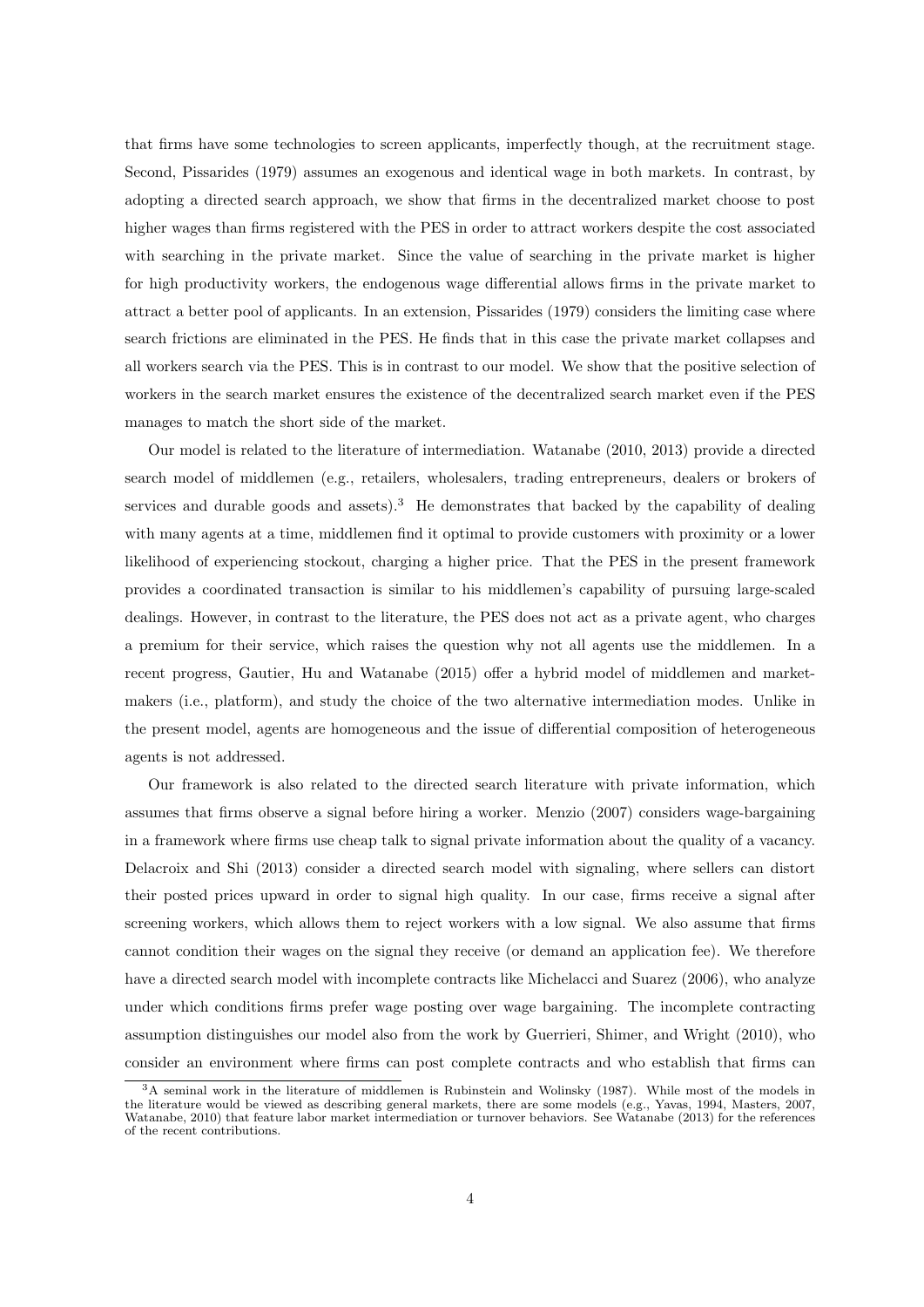always use these contracts to separate types.<sup>4</sup> The novelty of our approach is that our workers hold not only private information about their type but they are also able to search in two markets simultaneously.

In the directed search literature, where workers simultaneously apply for multiple jobs, Albrecht, Gautier and Vroman (2006) show that firms engage in Bertrand competition, if their applicant receives two or more offers. Unlike in their setup, we assume wage commitment and show that a low wage can survive in equilibrium due to the coordinated allocation mechanism used by the PES. Galenianos and Kircher (2009) consider the case of commitment with homogeneous workers and show the existence of an equilibrium wage dispersion. In our model, workers can apply only to one firm in the decentralized market, just like in the standard directed search models, but there are some workers who use both the search market and the PES, and hence receive multiple offers, one from the search market and the other from the PES. In this setup we show that, while the search market has a unique wage, a wage differential exists between the search market and the PES. Our modeling choice reflects the institutional difference between the two market places in reality.

There are very few other papers that consider the role of PESs. Fugère et al. (2009) uses a structural partial search equilibrium model to investigate the hypothesis by Pissarides (1979) that more efficient PESs crowed out private search effort. Their partial equilibrium model considers exogenous, searchchannel-specific wage-offer distributions and allows for an endogenous search intensity of workers. Using French data to structurally estimate the model they find that the exit rate from unemployment increases with the arrival rate of job contacts obtained by the PES. This is especially the case for low-skilled workers. Launov and Wälde (2014) use a structural model to analyze to which extend an increase in operating efficiency of PESs on the one hand and a reduction of unemployment benefits on the other are responsible for the decline in unemployment in Germany from 11.7% in 2005 to 7.8% in 2008.

Finally, Casella and Hanaki (2008) and Galenianos (2013) study firms' use of referrals by their own employees in addition to formal hiring channels.<sup>5</sup> Referred workers may be more suited for the job, because referred workers carry a more accurate productivity signal than workers contacted through a formal search channel. The search channels in our model do not differ in their signaling ability. They differ in the allocation mechanism used. In the search market firms can increase the probability to meet a worker by offering a higher wage, while firms' meeting probability at the PES is independent of the wages they offer. The novelty of our paper is to show that the higher degree of wage competition among firms in the search market compared to the PES leads to a positive selection of applicants.

The sequel of the paper is organized as follows. In Section 2, we use data from the German Job Vacancy Survey to show which factors determine the use of PESs as search channel, to show that PESs reduce coordination frictions, that registered vacancies pay lower wages, and that the applicants send

<sup>&</sup>lt;sup>4</sup>In the competing auctions literature by e.g. McAfee (1993), Peters and Severinov (1997), Albrecht, Gautier, and Vroman (2012, 2014) sellers uses auctions to direct buyers with private information.

<sup>5</sup>Galenianos (2014) models the use of referrals by expanding firms in order to explain inter-industry variation in aggregate matching efficiency.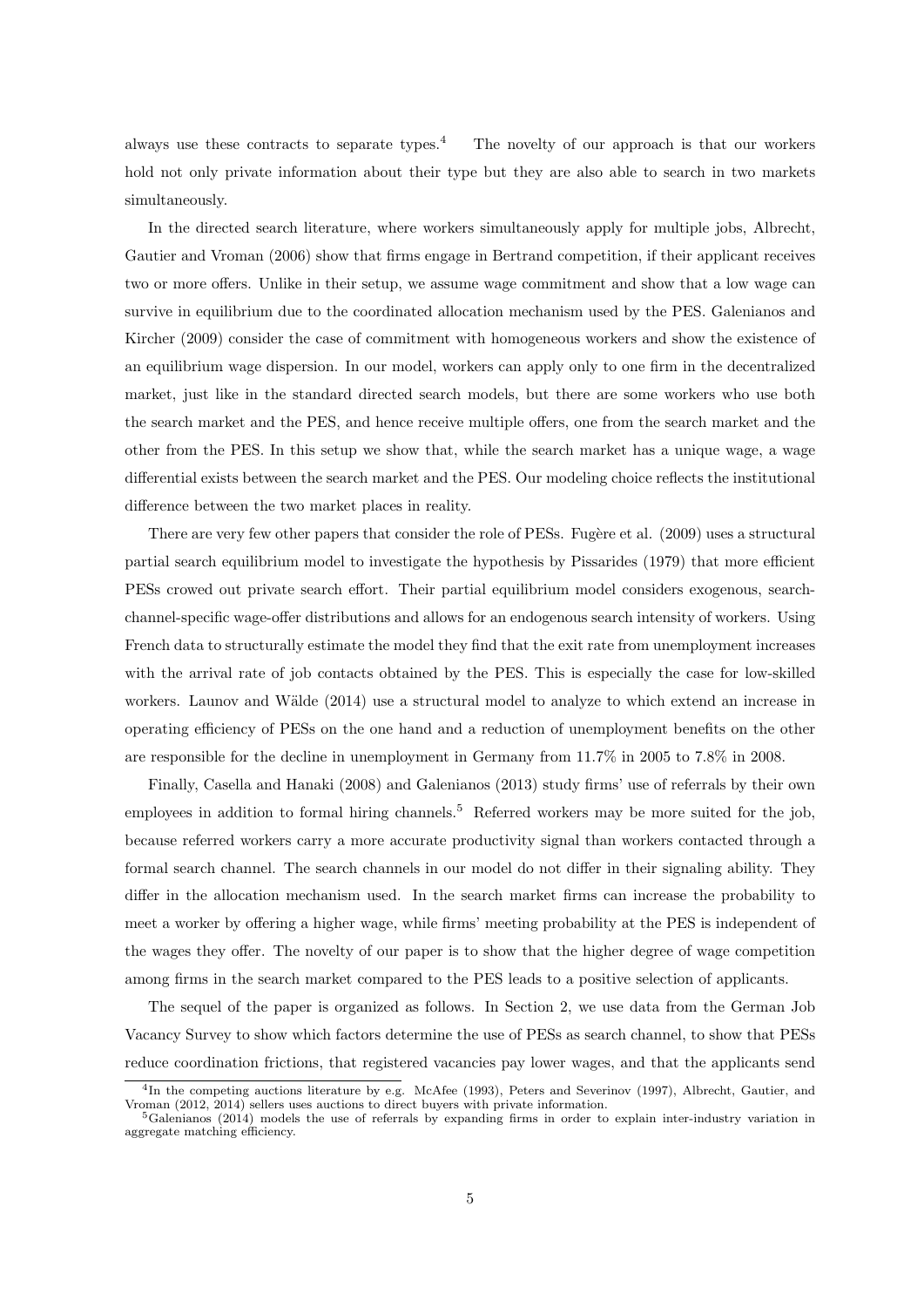by the PESs are on average less suited. Section 3 presents the theoretical model of the labor market in the presence of the PES. Section 4 concludes. All proofs are collected in the Appendix.

# 2 Empirical Analysis

## 2.1 German Job Vacancy Survey

We use the German Job Vacancy Survey, a dataset collected by the Federal Employment Agency in German. The German Job Vacancy Survey is based on a representative sample of establishments, which is newly sampled each year. The yearly survey started in 1989 and was initially conducted to provide an estimate of the total number of vacancies in Germany relative to the number of vacancies registered with the PES.

The survey includes establishment level data on the number of employees, number of vacancies, hires and quits in the last 12 months, and information on the industry and region of the firm. The economic conditions of a firm can be proxied by binary indicator variables for "low sales", "financial constraints", and "not enough suitable employees". It also contains a number of questions concerning the last case of a successfully filled vacancy. In these questions firms were asked to provide information on the qualification and experience level required for the job, on job characteristics like permanent/temporary, full-/part-time, and weekend-work and on whether the vacancies were registered with the PES. We use the years 2005 to 2010, since the information on the number of applicants and the number of suitable applicants is only available since 2005. For the years 2005 to 2008 the data also contains information on the number of applicants and the number of suitable applicants, which were send by the PES. The data also contains information on whether a firm experienced difficulties in the recruitment process due to "high wage demands" of applicants, which we use to investigate the existence of a wage difference between registered and unregistered vacancies. Data on wages paid to newly hired workers is only available for the year 2014.<sup>6</sup>

#### 2.2 Who registers with and hires through the PES?

In the years 2005 to 2010 53.7% of all vacancies in Germany were advertised in news papers, 49.7% have been registered with the PES (16.6% only at the agency, 11.9% only on the PES-online platform and 21.2% on both), and 46.8% of all vacancies were posted on the internet (excluding the PESonline-platform). The PES is thus the second most used search channel to contact workers. We start with investigating which types of firms register which type of vacancy with the PES. We denote those vacancies as registered that use the PES among other search channels. This definition also includes registrations on the online platform of the PES.

 $6$ This data is to date not publicly available. We are very grateful to Hermann Gartner from the IAB that he did these regressions for us.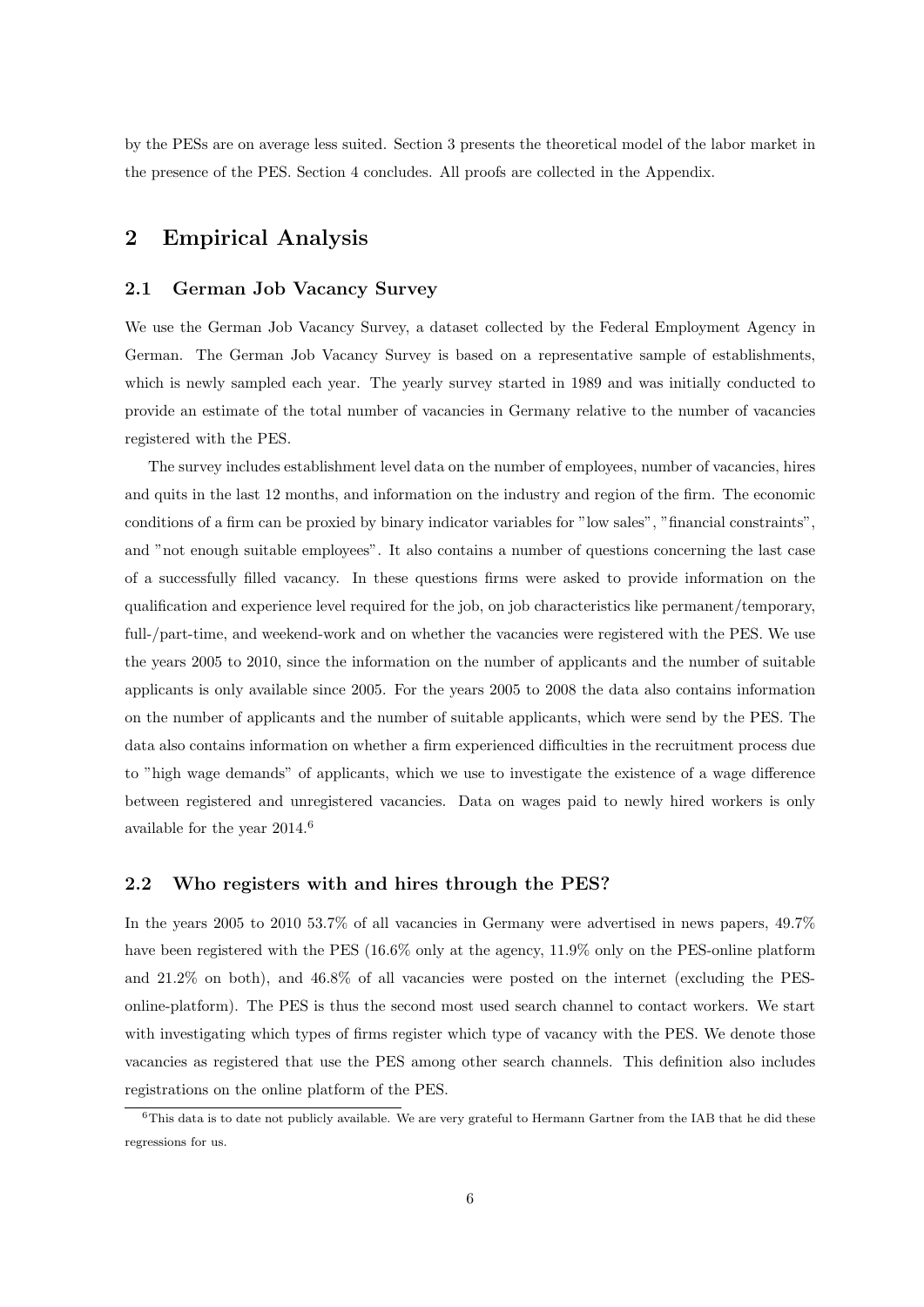|                                      | Fraction of vacancies (in $\%$ ) using PES as<br>search channel<br>hiring channel |      |  |  |
|--------------------------------------|-----------------------------------------------------------------------------------|------|--|--|
| all vacancies                        | 49.7                                                                              | 18.4 |  |  |
| low qualification                    | 59.2                                                                              | 19.6 |  |  |
| medium qualification                 | 52.2                                                                              | 22.0 |  |  |
| high qualification                   | 34.4                                                                              | 5.9  |  |  |
| occupation specific experience       | 48.9                                                                              | 17.8 |  |  |
| permanent                            | 47.8                                                                              | 16.0 |  |  |
| full-time                            | 50.1                                                                              | 18.1 |  |  |
| weekend-work                         | 51.3                                                                              | 17.9 |  |  |
| firm size $(1 - 9)$                  | 55.7                                                                              | 25.6 |  |  |
| firm size $(10 - 19)$                | 48.9                                                                              | 21.0 |  |  |
| firm size $(20 - 49)$                | 48.6                                                                              | 20.2 |  |  |
| firm size (50 - 199)                 | 52.0                                                                              | 21.7 |  |  |
| firm size $(200 - 499)$              | 49.2                                                                              | 15.7 |  |  |
| firm size $(500 + )$                 | 45.2                                                                              | 9.7  |  |  |
| agriculture                          | 60.7                                                                              | 27.1 |  |  |
| food, textile, clothes and furniture | 41.2                                                                              | 18.2 |  |  |
| wood, paper and printing             | 45.5                                                                              | 15.3 |  |  |
| chemicals and plastic products       | 40.7                                                                              | 14.5 |  |  |
| basic metal and metal products       | 51.9                                                                              | 16.8 |  |  |
| machinery, electric, motor vehicles  | 35.5                                                                              | 11.1 |  |  |
| energy and mining                    | 29.1                                                                              | 9.6  |  |  |
| construction                         | 56.5                                                                              | 25.8 |  |  |
| wholesale and retail trade           | 44.3                                                                              | 19.6 |  |  |
| hotels and restaurants               | 44.2                                                                              | 18.9 |  |  |
| traffic and transportation           | 50.5                                                                              | 15.3 |  |  |
| banking and insurance                | 31.8                                                                              | 8.7  |  |  |
| business related services            | 56.0                                                                              | 20.2 |  |  |
| other public and private services    | 49.3                                                                              | 20.4 |  |  |
| health and social services           | 48.1                                                                              | 16.2 |  |  |
| public administration                | 60.4                                                                              | 19.7 |  |  |

Table 1: PES used as search and hiring channel (deskriptive statistics)

Source: German Job Vacancy Survey 2005-2010.

Weighted averages using sampling weights.

The use of the PES as a search channel is almost evenly distributed across all firm sizes. Only small firms with less than 10 employees, which register around 55.7% of their vacancies, are more likely and large firms with more than 500 employees are less likely to use the PES as a search channel. Also the fraction of small (large) firms that hire their worker through the PES is with 25.5% (9.7%)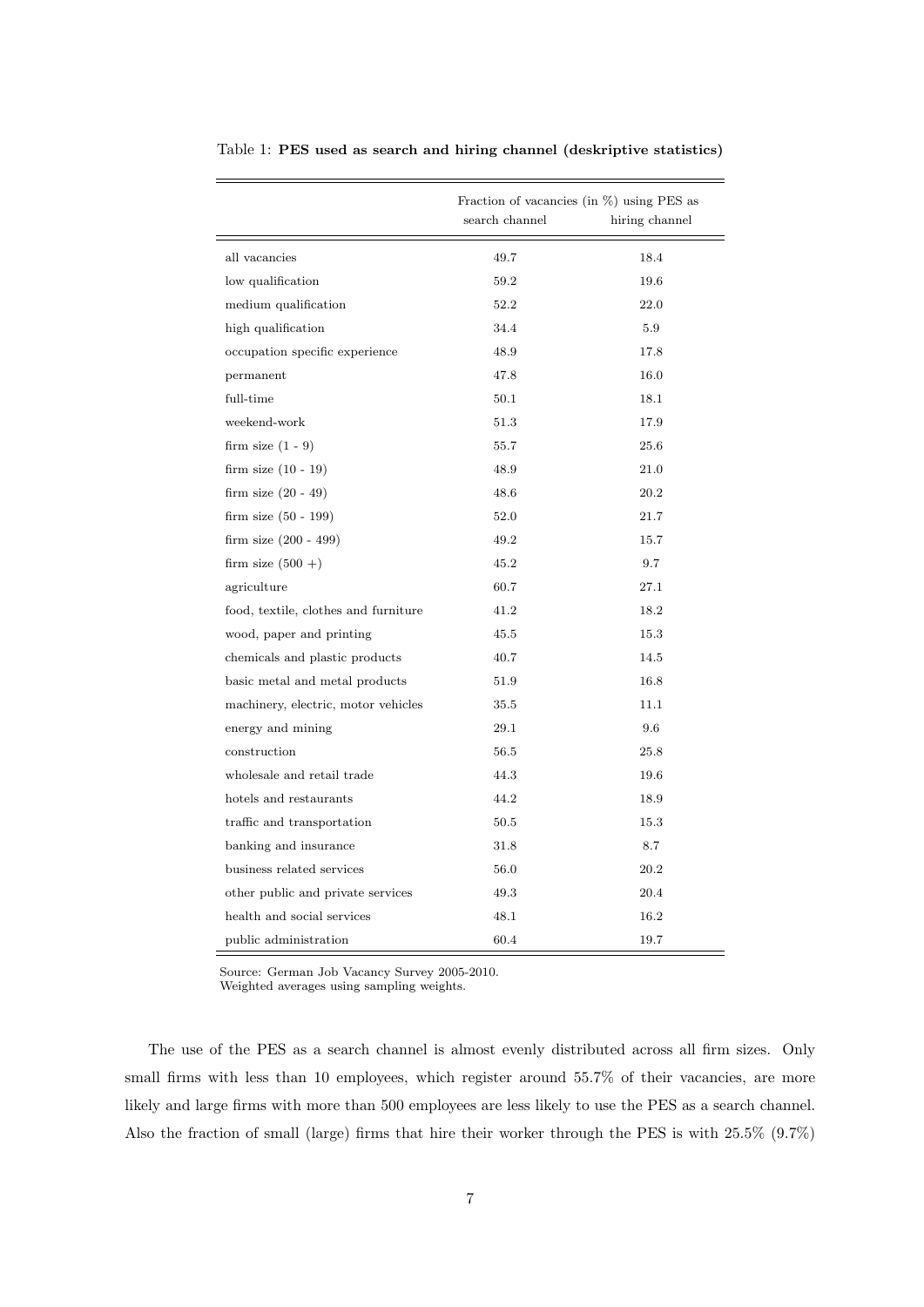substantially higher (smaller). The use of the PES as a search channel also differs across industries. The agricultural sector with 60.7% registered vacancies, the construction sector with 56.5% registered vacancies and business related services with 56.0% are on the upper end while the use of the PES as a search channel is far less widespread among the energy and mining industry (29.1%), the banking and insurance industry (31.8%), and in the machinery, electric, motor vehicles industry (35.5%).

As shown in the multivariate regression below the differences across industries are mainly driven by the kind of jobs that are posted. Jobs, which require no formal or very low qualifications, are with 59.2% more likely to be registered with the PES than jobs, which require a medium (52.2%) or a high qualification  $(34.4\%)$ . The fraction of registered jobs requiring occupation specific training  $(48.9\%)$ or weekend-work  $(51.3\%)$  and the fractions of full-time  $(50.1\%)$  and permanent  $(47.8\%)$  jobs that are registered with the PES do not differ much from the average. Table 1 shows all summary statistics.

Firms use on average three different search channels. Without having any prior on the effectiveness of a search channel one would expect that one-third of the 49.7% registered firms hire a worker through the PES. The fraction of firms that contacted the person, which they hired, through the PES is with 18.4% slightly higher than one-third of 49.7%. The effectiveness differs. The effectiveness is above average for jobs requiring a medium qualification (with a hiring rate of 22% for 52.2% using the PES) and jobs at firms with less than 20 employees (with a hiring rate of 25.6% and 21.0% for 55.7% and 48.9% using the PES). For jobs requiring high qualifications and jobs in firms with more than 500 employees the hiring rate is with 5.9% and 9.7% substantially lower than what one would have expected according to the respective 34.4% and 45.2% registration rate. The effectiveness also differs a lot across industries.

In Table 2 we show which firm and vacancy characteristics are associated with using the PES as search or hiring channel. Table 2 presents marginal effects based on multivariate probit regressions. One would expect that those firm and vacancy characteristics, which are highly correlated with a successful hiring through the PES, to be also highly correlated with the use of the PES as a search channel. This is true for jobs requiring high qualifications and weekend-work, permanent jobs and jobs at large firms. All these factors are negatively correlated with the use of the PES as hiring and search channel. Firms that are financially constrained are more likely to use the PES as hiring as well as search channel. Positively correlated with using the PES as search channel are full-time jobs and jobs at firms, which report "low sales" or "having not enough suitable employees". Full-time jobs and jobs at firms, which report "low sales", are, however, not more likely to hire a worker through the PES. A job posted by a firm, which reports "having not enough suitable employees", is even less likely to hire through the PES. Table 2 also shows that job and firm characteristics explain most differences in PES registration and hiring success among industries. Only the energy and mining industry and the banking and insurance industry are less likely to post vacancies at the PES although they are not less likely to hire a worker through the PES once they have registered their vacancy with the PES.

In columns (3) and (4) of Table 2 we present the correlations between job and firm characteristics and PES use as a search and hiring channel for a subsample, which only includes vacancies that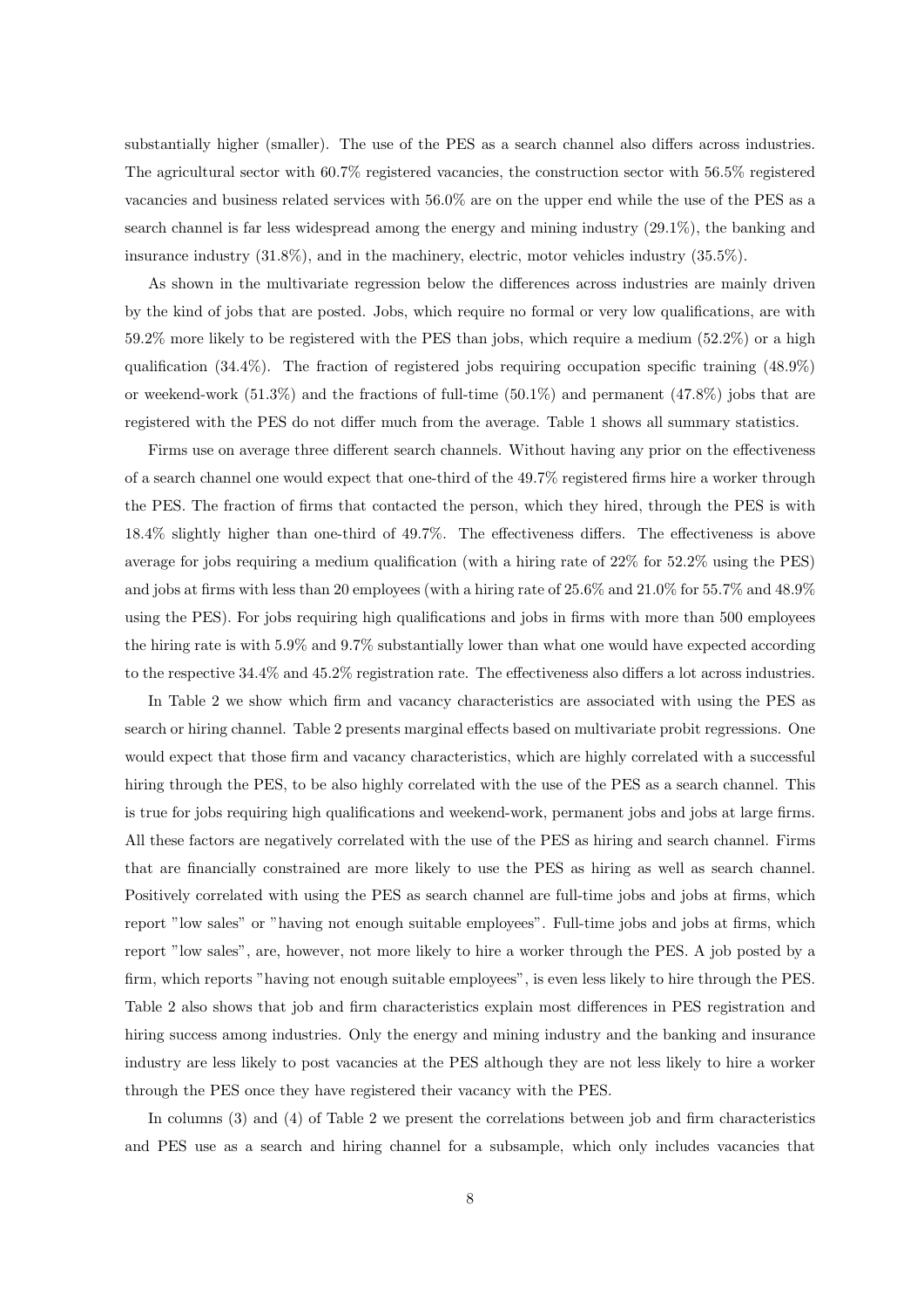were successful in filling their vacancy before the intended starting data of the employment contract. Comparing columns (3) and (4) with the results of the full sample in columns (1) and (2) is reassuring. It shows that there is no systematic difference between vacancies that are successful within the expected period and vacancies that need longer.

|                                                     |                                                      |                          | Probit Regressions: Marginal Effects |                          |
|-----------------------------------------------------|------------------------------------------------------|--------------------------|--------------------------------------|--------------------------|
|                                                     | full sample                                          |                          |                                      | restricted sample        |
|                                                     |                                                      | PES used as              |                                      | PES used as              |
|                                                     | search channel                                       | hiring channel           | search channel                       | hiring channel           |
|                                                     | (1)                                                  | (2)                      | (3)                                  | (4)                      |
| number of search channels                           | $-0.3687***$<br>(0.0117)                             |                          |                                      | $-0.3888***$<br>(0.0184) |
| number of search channels <sup>2</sup>              |                                                      | $0.0340***$<br>(0.0017)  |                                      | $0.0366***$<br>(0.0028)  |
| low qualification                                   | 0.0097<br>(0.0150)                                   | 0.0226<br>(0.0189)       | 0.0125<br>(0.0195)                   | $0.0413*$<br>(0.0251)    |
| high qualification                                  | $-0.0712***$<br>(0.0107)                             | $-0.0571***$<br>(0.0147) | $-0.0627***$<br>(0.0135)             | $-0.0314*$<br>(0.0186)   |
| occupation specific experience                      | $-0.0145$<br>0.0116<br>(0.0083)<br>(0.0107)          |                          | 0.0027<br>(0.0106)                   | $-0.0164$<br>(0.0139)    |
| permanent                                           | $-0.0400***$<br>$-0.0718***$<br>(0.0086)<br>(0.0110) |                          | $-0.0409***$<br>(0.0110)             | $-0.0739***$<br>(0.0144) |
| full-time                                           | $0.0576***$<br>0.0048<br>(0.0111)<br>(0.0140)        |                          | $0.0537***$<br>(0.0136)              | 0.0025<br>(0.0174)       |
| weekend-work                                        | $-0.0273**$<br>$-0.0436***$<br>(0.0121)<br>(0.0155)  |                          | $-0.0423***$<br>(0.0151)             | $-0.0496**$<br>(0.0202)  |
| firm size $(10 - 19)$                               | $-0.0879***$<br>(0.0167)                             | $-0.0305$<br>(0.0193)    | $-0.1192***$<br>(0.0216)             | $-0.0036$<br>(0.0257)    |
| firm size $(20 - 49)$                               | $-0.1444***$<br>(0.0156)                             | $-0.0314*$<br>(0.0188)   | $-0.1597***$<br>(0.0200)             | $-0.0262$<br>(0.0248)    |
| firm size $(50 - 199)$                              | $-0.1504***$<br>(0.0161)                             | $-0.0569***$<br>(0.0192) | $-0.1684***$<br>(0.0205)             | $-0.0520**$<br>(0.0251)  |
| firm size $(200 - 499)$                             | $-0.1354***$<br>(0.0183)                             | $-0.0464**$<br>(0.0233)  | $-0.1379***$<br>(0.0232)             | $-0.0694**$<br>(0.0300)  |
| firm size $(500 +)$                                 | $-0.1326***$<br>(0.0189)                             | $-0.0774***$<br>(0.0246) | $-0.1326***$<br>(0.0242)             | $-0.0745**$<br>(0.0313)  |
| "financial constraints"                             | $0.0530***$<br>(0.0150)                              | $0.0527***$<br>(0.0189)  | $0.0616***$<br>(0.0189)              | 0.0352<br>(0.0226)       |
| "low sales"                                         | $0.0278**$<br>(0.0122)                               | 0.0286<br>(0.0158)       | $0.0286*$<br>(0.0158)                | 0.0203<br>(0.0198)       |
| "not enough suitable employees"                     | $0.1636***$<br>(0.0148)                              | $-0.0224$<br>(0.0178)    | $0.1261***$<br>(0.0219)              | $-0.0611**$<br>(0.0270)  |
| year-, region-, industry-FE<br>$(year x region)-FE$ | yes<br>yes                                           | yes<br>yes               | yes<br>yes                           | yes<br>yes               |
| Peudo- $R^2$                                        | 0.0480                                               | 0.2342                   | 0.0494                               | 0.2713                   |
| Ν                                                   | 6,593                                                | 6,590                    | 3,731                                | 3,730                    |

Table 2: PES used as search and hiring channel

Source: German Job Vacancy Survey 2005-2010.

Robust standard errors in brackets. \*\*\* indicates  $p < 0.01$ ; \*\*  $p < 0.05$ ; \*  $p < 0.1$ .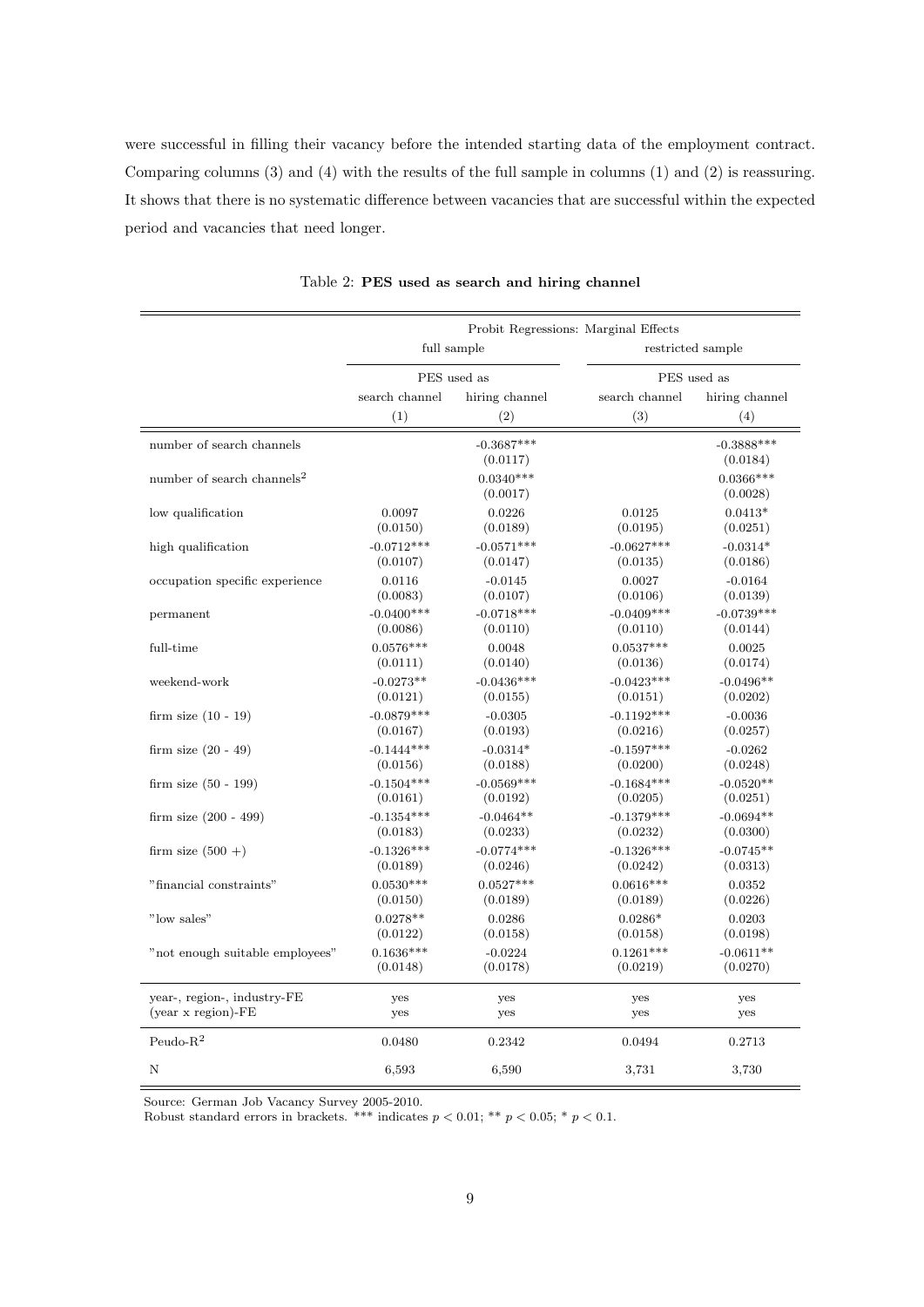|                                      | Probit Regressions: Marginal Effects |                |                |                   |  |
|--------------------------------------|--------------------------------------|----------------|----------------|-------------------|--|
|                                      |                                      | full sample    |                | restricted sample |  |
|                                      |                                      | PES used as    |                | PES used as       |  |
|                                      | search channel                       | hiring channel | search channel | hiring channel    |  |
|                                      | (1)                                  | (2)            | (3)            | (4)               |  |
| food, textile, clothes and furniture | $-0.0196$                            | 0.0409         | $-0.0523$      | 0.0627            |  |
|                                      | (0.0327)                             | (0.0389)       | (0.0441)       | (0.0526)          |  |
| wood, paper and printing             | 0.0008                               | $-0.0555$      | $-0.0309$      | $-0.0485$         |  |
|                                      | (0.0344)                             | (0.0407)       | (0.0456)       | (0.0538)          |  |
| chemicals and plastic products       | 0.0112                               | 0.0208         | $-0.0064$      | 0.0279            |  |
|                                      | (0.0321)                             | (0.0378)       | (0.0431)       | (0.0500)          |  |
| basic metal and metal products       | 0.0401                               | $-0.0181$      | $-0.0225$      | $-0.0299$         |  |
|                                      | (0.0321)                             | (0.0366)       | (0.0440)       | (0.0512)          |  |
| machinery, electric, motor vehicles  | 0.0004                               | $-0.0024$      | $-0.0472$      | $-0.0494$         |  |
|                                      | (0.0308)                             | (0.0367)       | (0.0422)       | (0.0517)          |  |
| energy and mining                    | $-0.1479***$                         | $-0.0566$      | $-0.1672***$   | $-0.0795$         |  |
|                                      | (0.0344)                             | (0.0450)       | (0.0452)       | (0.0590)          |  |
| construction                         | $0.0566*$                            | 0.0400         | 0.0009         | 0.0353            |  |
|                                      | (0.0335)                             | (0.0384)       | (0.0463)       | (0.0548)          |  |
| wholesale and retail trade           | 0.0089                               | 0.0028         | $-0.0234$      | $-0.0015$         |  |
|                                      | (0.0323)                             | (0.0385)       | (0.0436)       | (0.0520)          |  |
| hotels and restaurants               | $0.0597*$                            | $-0.0025$      | 0.0692         | $-0.0267$         |  |
|                                      | (0.0321)                             | (0.0373)       | (0.0429)       | (0.0506)          |  |
| traffic and transportation           | $-0.0382$                            | $-0.0399$      | $-0.0528$      | $-0.0554$         |  |
|                                      | (0.0325)                             | (0.0396)       | (0.0435)       | (0.0547)          |  |
| banking and insurance                | $-0.1825***$                         | $-0.0330$      | $-0.1972***$   | $-0.0277$         |  |
|                                      | (0.0339)                             | (0.0448)       | (0.0442)       | (0.0573)          |  |
| business related services            | $-0.0178$                            | $-0.0014$      | $-0.0238$      | $-0.0269$         |  |
|                                      | (0.0306)                             | (0.0361)       | (0.0414)       | (0.0492)          |  |
| other public and private services    | $-0.0147$                            | 0.0084         | $-0.0344$      | 0.0018            |  |
|                                      | (0.0286)                             | (0.0331)       | (0.0382)       | (0.0438)          |  |
| health and social services           | 0.0143                               | $-0.0017$      | $-0.0074$      | $-0.0235$         |  |
|                                      | (0.0284)                             | (0.0326)       | (0.0378)       | (0.0434)          |  |
| public administration                | 0.0449                               | $-0.0018$      | 0.0214         | 0.0134            |  |
|                                      | (0.0292)                             | (0.0338)       | (0.0386)       | (0.0444)          |  |
| year-, region-, industry-FE          | yes                                  | yes            | yes            | yes               |  |
| $(year x region)$ -FE                | yes                                  | yes            | yes            | yes               |  |
| $\mbox{Pseudo-R}^2$                  | 0.0480                               | 0.2342         | 0.0494         | 0.2713            |  |
| N                                    | 6,593                                | 6,590          | 3,731          | 3,730             |  |

#### Continued Table 2: PES used as search and hiring channel

Source: German Job Vacancy Survey 2005-2010.

Robust standard errors in brackets. \*\*\* indicates  $p < 0.01$ ; \*\*  $p < 0.05$ ; \*  $p < 0.1$ .

## 2.3 The PES reduces coordination frictions

The aim of the PES is to reduce coordination frictions in the labor market. To evaluate whether the PES is able to achieve this goal, we investigate how the PES distributes job applicants among registered vacancies and compare it to the distribution of job applicants coming from the private market. To control for firm fixed effects, we use the information on the number of applicants that a registered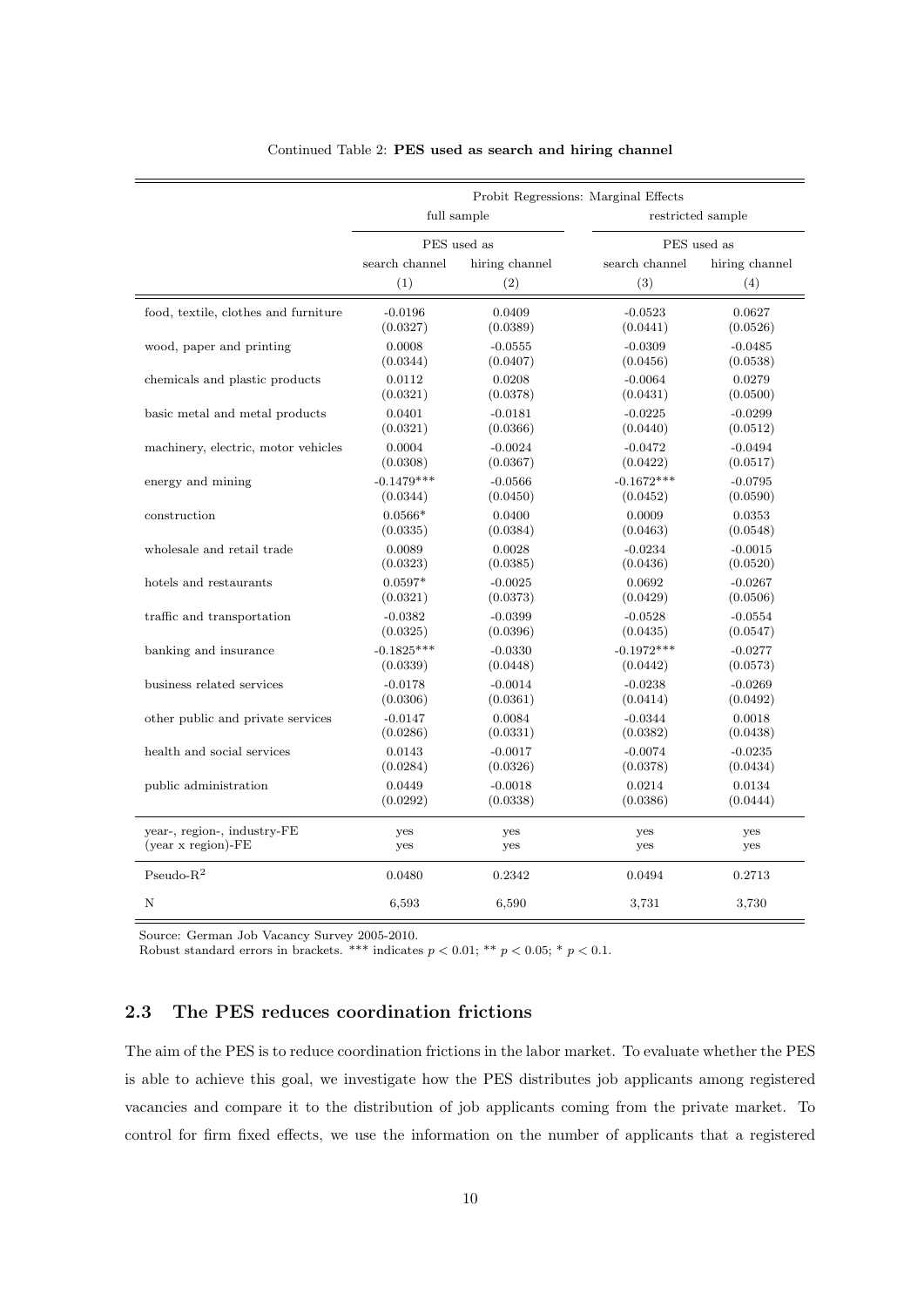vacancy received from the PES and the private market. The German Job Vacancy Survey provides this information for the years 2005 to 2008.

#### Differences in the number of applicants from the PES and the private market

On average a registered vacancy received 20.6 applications, 7.2 of those were send by the PES and 13.4 came through other search channels. An unregistered vacancy received on average 21.2 applicants from the private market. Thus, using the PES as a search channel helps registered firms to attract on average roughly the same number of applicants that unregistered vacancies received.

|                                 | OLS-Regressions                               |                                    |                         |                                    |
|---------------------------------|-----------------------------------------------|------------------------------------|-------------------------|------------------------------------|
|                                 |                                               | full sample                        |                         | restricted sample                  |
|                                 |                                               | Number of applicants (log) through |                         | Number of applicants (log) through |
|                                 | <b>PES</b>                                    | private market                     | <b>PES</b>              | private market                     |
|                                 | (1)                                           | (2)                                | (3)                     | (4)                                |
| low qualification               | $-0.0052$<br>(0.0647)                         | $-0.1780**$<br>(0.0728)            | $-0.0112$<br>(0.0895)   | $-0.2194**$<br>(0.0976)            |
| high qualification              | $-0.1333***$<br>(0.0399)                      | $0.2400***$<br>(0.0605)            | $-0.1185**$<br>(0.0512) | $0.1875**$<br>(0.0796)             |
| occupation specific experience  | $-0.0605**$<br>(0.0296)                       | 0.0485<br>(0.0414)                 | $-0.0946**$<br>(0.0407) | 0.0756<br>(0.0569)                 |
| permanent                       | $0.2338***$<br>0.0077<br>(0.0304)<br>(0.0422) |                                    | 0.0223<br>(0.0415)      | $0.2386***$<br>(0.0574)            |
| full-time                       | 0.0266<br>(0.0417)                            | $0.1043*$<br>(0.0563)              | 0.0812<br>(0.0541)      | $0.1231*$<br>(0.0738)              |
| weekend-work                    | $-0.0136$<br>(0.0419)                         | $-0.0559$<br>(0.0601)              | 0.0286<br>(0.0574)      | $-0.0254$<br>(0.0851)              |
| firm size $(\log)$              | 0.0066<br>(0.0113)                            | $0.1240***$<br>(0.0156)            | $0.0300*$<br>(0.0156)   | $0.1042***$<br>(0.0214)            |
| "financial constraints"         | 0.0159<br>(0.0519)                            | $-0.0180$<br>(0.0715)              | $-0.0107$<br>(0.0689)   | $-0.0029$<br>(0.1004)              |
| "low sales"                     | $-0.0349$<br>(0.0396)                         | $-0.0436$<br>(0.0541)              | 0.0086<br>(0.0557)      | $-0.1122$<br>(0.0785)              |
| "not enough suitable employees" | $-0.0458$<br>(0.0494)                         | $-0.1450**$<br>(0.0621)            | $-0.0667$<br>(0.0812)   | $-0.1696*$<br>(0.0997)             |
| year-, region-, industry-FE     | yes                                           | yes                                | yes                     | yes                                |
| $(year x region)-FE$            | yes                                           | yes                                | yes                     | yes                                |
| $\mathbf{R}^2$                  | 0.1289                                        | 0.2227                             | 0.1747                  | 0.2602                             |
| N                               | 2,761                                         | 2,761                              | 1,609                   | 1,609                              |

#### Table 3: Number of applicants through the PES and the private market

Source: German Job Vacancy Survey 2005-2008.

Robust standard errors in brackets. \*\*\* indicates  $p < 0.01$ ; \*\*  $p < 0.05$ ; \*  $p < 0.1$ .

If we compare the factors that explain the number of applications that a registered vacancy received through the PES and the private market, we see large differences. These are shown in Table 3, which presents OLS regressions on the (log) number of applicants send by the PES in columns (1) and (3)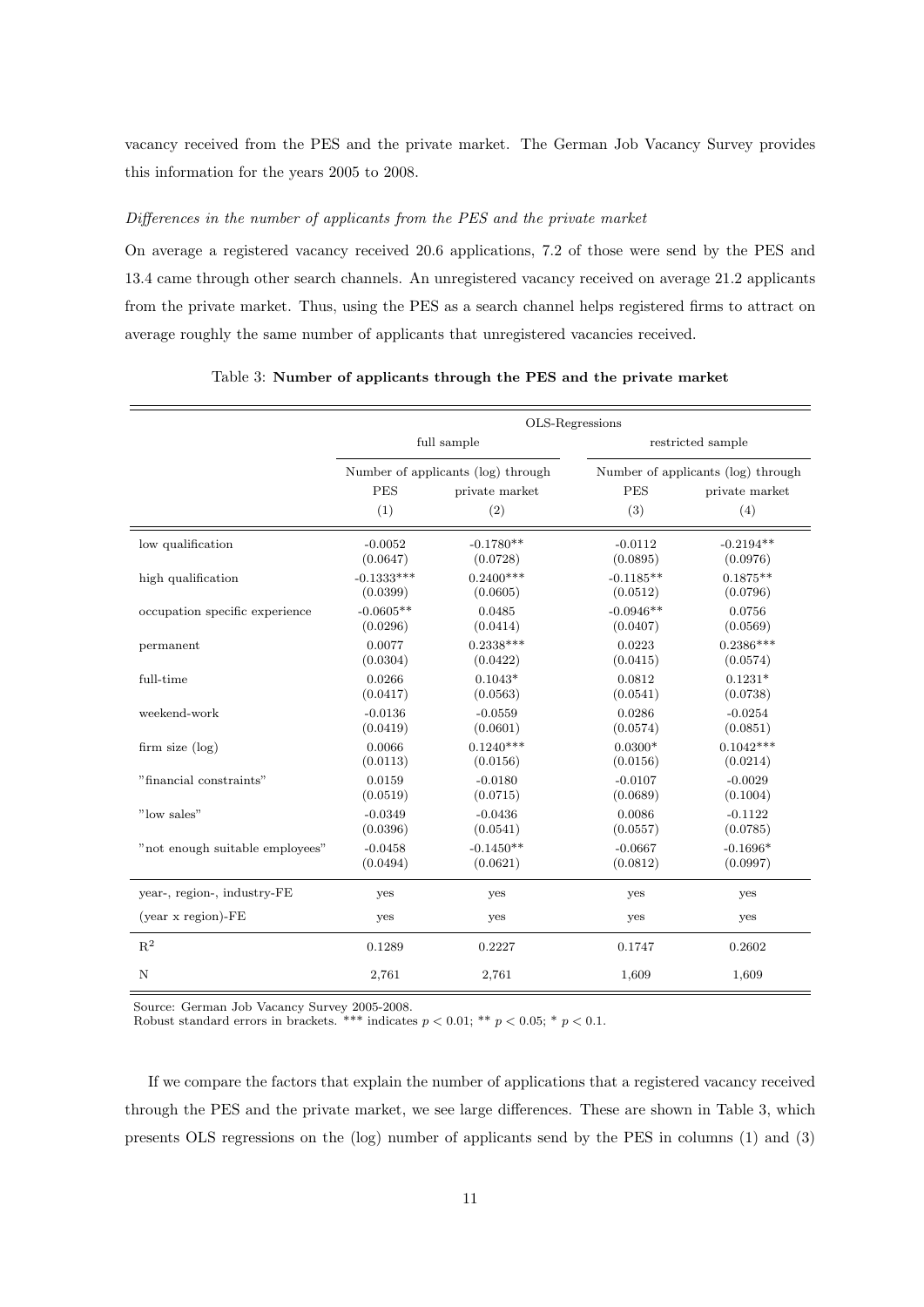and the number of applications received by the same vacancies through the private market in columns (2) and (4). Columns (1) and (2) present the results for the full sample. Columns (3) and (4) present the results for the restricted sample, which only includes vacancies that were successful in finding an applicant before the initial starting date of the employment contract. The restricted sample is most likely not to suffer from reverse causality, i.e., that firms which were unsuccessful in attracting applicants until the intended starting date decide to register their vacancy with the PES later in the hiring process. We prefer the results based on the restricted sample.

While jobs requiring low qualifications receive less applicants from the private market, no such effect can be found for applicants send by the PES. A similar phenomena can be observed if the offered job is permanent or the firm offering the job is large. Both are positively correlated with the number of applicants in the private market, but the respective coefficients for the number of applicants send by the PES are insignificant and close to zero. These cases, where job or firm characteristics are insignificant in explaining the number of applicants send from the PES but significant in explaining the number of applicants coming from the private market, suggest that the PES distributes its applicants evenly among vacancies irrespective of these characteristics. The significant negative correlations between jobs requiring high qualifications or occupation specific experience and the number of applicants send through the PES is most like driven by the shortage of the supply of the respective workers in the PES.<sup>7</sup> All these correlations indicate that the PES helps to reduce coordination frictions by allocating applicants evenly among registered vacancies as long as the supply of the respective workers in the PES permits it.

#### Differences in the variance of the number of applicants through the PES and the private market

If it is true that the PES coordinates applicants, we should also see that the number of applicants send by the PES to registered firms are more evenly distributed among vacancies than the number of applicants that a firm receives through the private market. In other words, if the PES reduces coordination frictions we should see that the variance of the number of applicants send by the PES is smaller than the variance of the number of applicants that apply through the decentralized market. To calculate the respective variances, we use again the information on the number of applicants that a registered vacancy received through the PES and compare it to the number of applicants that the same vacancy receives through other search channels.

The upper part of Table 4 shows the total and the residual variances of the (log) number of applicants for the full sample and the bottom part of Table 4 shows the respective results for the restricted sample. The residual variances of the (log) number of applicants are calculated based on the respective regressions in Table 3. Columns (1) and (2) show the respective variances of the (log) number of applicants. Column (3) presents the F-statistic of the variance-ratio-test, which equals the ratio of the

<sup>7</sup>See Holzer (1988) and Blau and Robins (1990) for the US, Osberg (1993) for Canada and Gregg and Wadsworth (1996) for the UK.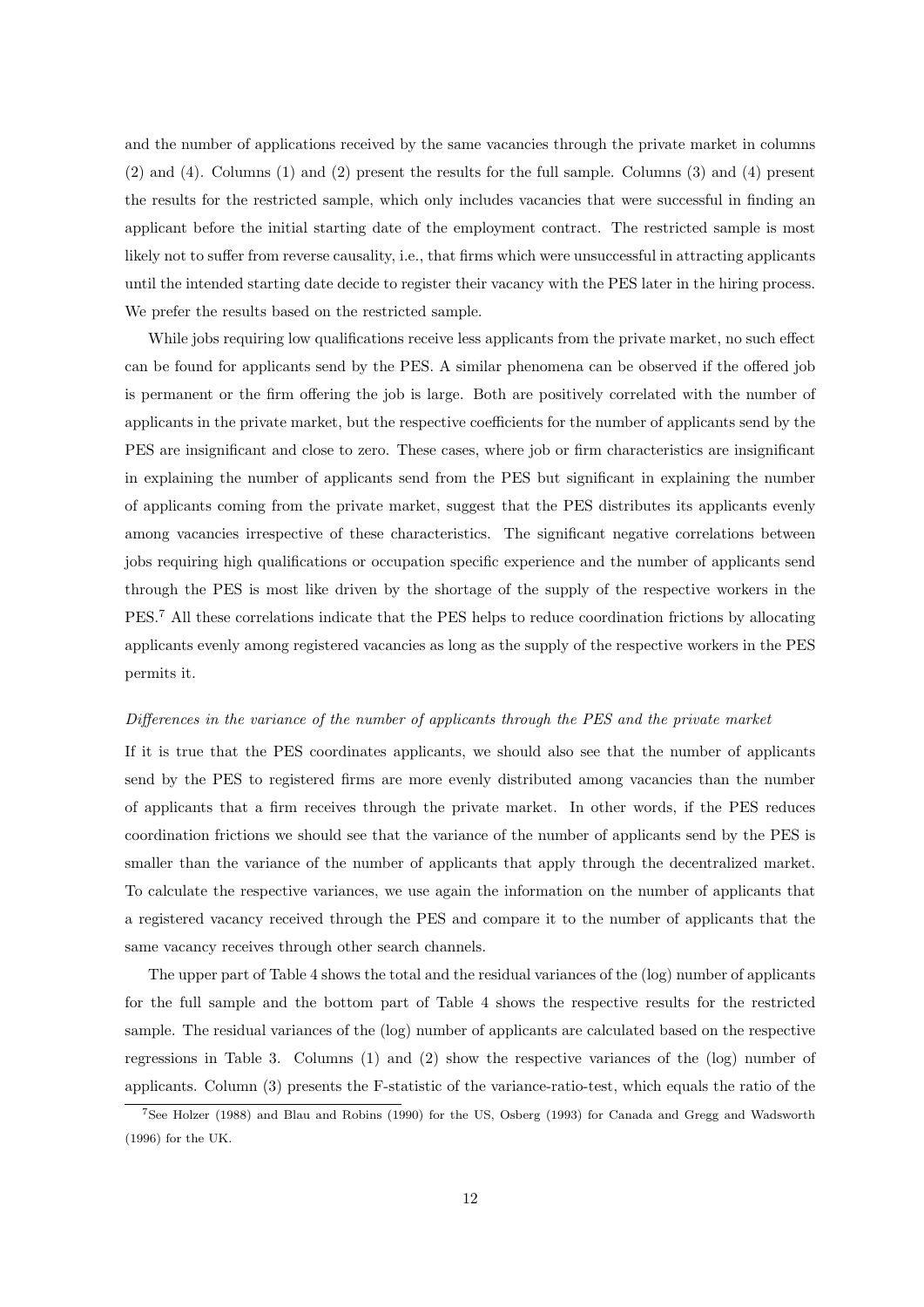variances in column (1) to column (2).

|                   |                | Variance of the number of applicants (log) |                             |  |
|-------------------|----------------|--------------------------------------------|-----------------------------|--|
|                   | private market | <b>PES</b>                                 |                             |  |
|                   | (1)            | (2)                                        | $\left( 3\right)$           |  |
| full sample       |                |                                            |                             |  |
| total variance    | 1.2329         | 0.5836                                     | $F(4013, 4013) = 2.1126***$ |  |
| residual variance | 0.0064         | 0.0039                                     | $F(2760, 2760) = 1.6598***$ |  |
| restricted sample |                |                                            |                             |  |
| total variance    | 1.2946         | 0.5841                                     | $F(2236, 2236) = 2.2166***$ |  |
| residual variance | 0.0126         | 0.0081                                     | $F(1606, 1607) = 1.5521***$ |  |

Table 4: Differences in the variances of the number of applicants between PES and private market

Source: German Job Vacancy Survey 2005-2008.

Variance-Ratio-Text: H<sub>0</sub>: Ratio=1 \*\*\* indicates  $p < 0.01$ ; \*\*  $p < 0.05$ ; \*  $p < 0.1$ .

Residual variances of the (log) number of applicants are based on the respective regressions in Table 3.

|                         | total variance<br>$F-statistic = ratio$<br>(1) | residual variance<br>$F-statistic = ratio$<br>(2) |
|-------------------------|------------------------------------------------|---------------------------------------------------|
| low qualification       | $F(141, 141) = 1.1578$                         | $F(103, 103) = 2.0734***$                         |
| medium qualification    | $F(1615, 1615) = 2.2309***$                    | $F(1208, 1209) = 1.5567***$                       |
| high qualification      | $F(418, 418) = 2.4574***$                      | $F(293, 293) = 1.4113***$                         |
| permanent               | $F(1085, 1085) = 2.2581***$                    | $F(760, 761) = 1.3322***$                         |
| temporary               | $F(1124, 1124) = 2.1740***$                    | $F(845,845) = 1.7386***$                          |
| full-time               | $F(1754, 1754) = 2.1924***$                    | $F(1263, 1264) = 1.5097***$                       |
| part-time               | $F(463, 463) = 2.3080***$                      | $F(342, 342) = 1.7419***$                         |
| firm size $(1 - 19)$    | $F(658, 658) = 1.8319***$                      | $F(455, 456) = 1.3847***$                         |
| firm size $(20 - 49)$   | $F(498, 498) = 2.3771***$                      | $F(353, 353) = 2.0919***$                         |
| firm size $(50 - 199)$  | $F(552, 552) = 2.2741***$                      | $F(400, 400) = 1.3537***$                         |
| firm size $(200 - 499)$ | $F(289,289) = 2.2903***$                       | $F(222, 222) = 1.4852***$                         |
| firm size $(500+)$      | $F(235, 235) = 2.0246***$                      | $F(172, 172) = 1.6410***$                         |

Table 5: Differences in the variances of the number of applicants between PES and private market for different subgroups

Source: German Job Vacancy Survey 2005-2008, restricted sample.

Variance-Ratio-Test: H<sub>0</sub>: Ratio=1 \*\*\* indicates  $p < 0.01$ ; \*\*  $p < 0.05$ ; \*  $p < 0.1$ .

Residual variances of the (log) number of applicants are based on column (3) and (4) in Table 3.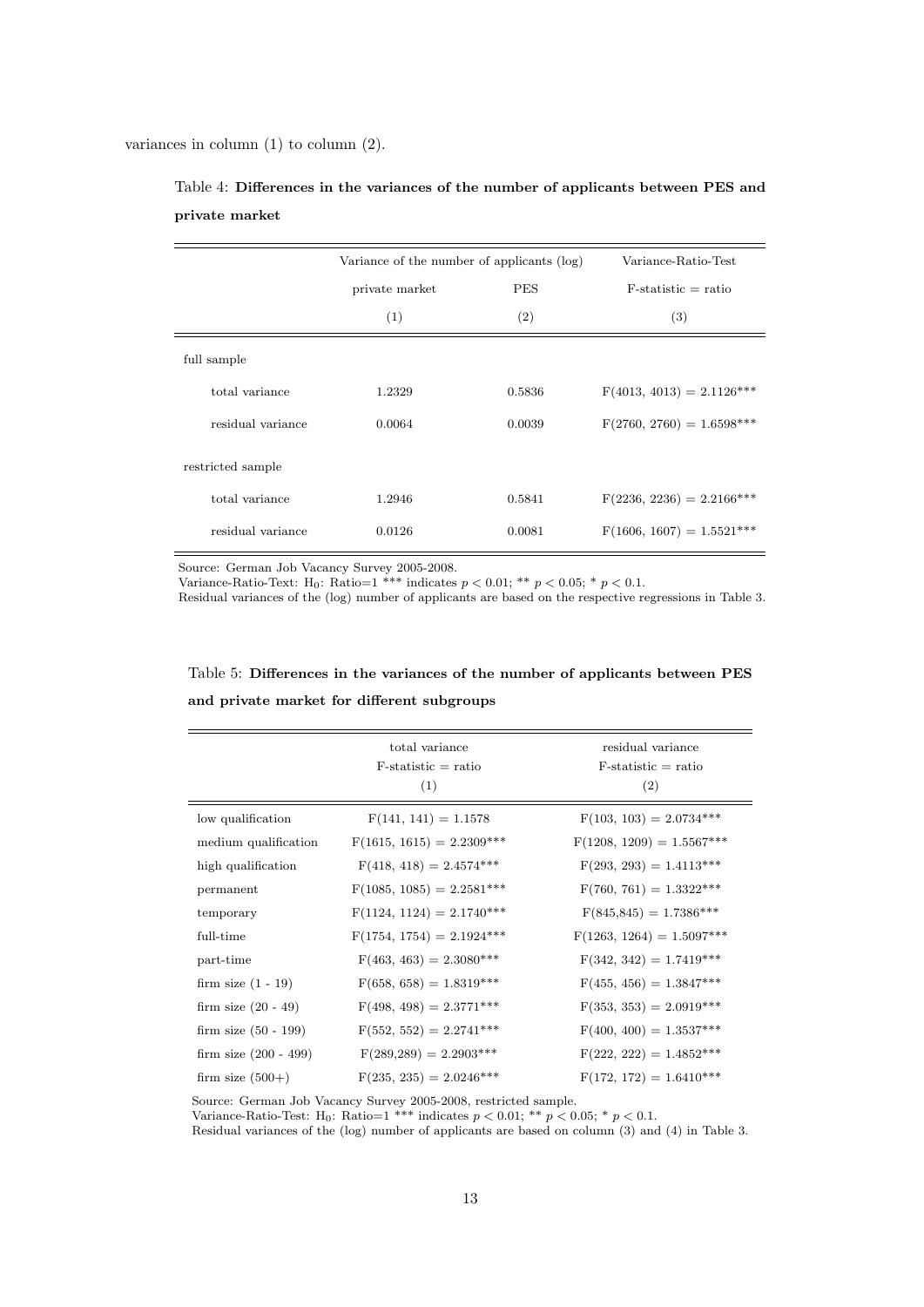The total variance of the number of applicants that a registered firm receives from the private market is more than twice the total variance of the number of applicants a registered firm receives from the PES. This holds for the full and the restricted sample. The respective ratio for the residual variances is roughly one and a half. The ratio of the variances of column  $(1)$  to column  $(2)$  (F-statistic) is statistically different from one with a confidence interval of 99% for the total and the residual variances and the full and the restricted sample. These results show that the PES is indeed distributing job seekers more evenly than the private market.

The result that the PES distributes its unemployed more evenly than the private market also holds for vacancies with different skill requirement, for permanent and temporary jobs, for full- and part-time jobs and for jobs posted by firms of different sizes. The respective F-statistics based on the total and the residual variances of the (log) number of applicants received from the the private market and the PES are presented in Table 5. They are based on the restricted sample.

## 2.4 Wage differences between registered and unregistered jobs

#### Wages paid by registered compared to unregistered jobs

The evidence that the PES reduces coordination frictions, i.e., distributes its unemployed more evenly among registered vacancies than the private market, suggests that the probability to receive an applicant from the PES should be less dependent on the offered wage than the probability to receive an applicant via the private market. Thus, firms in the private market should offer higher wages than firms registered with the PES. To investigate this hypothesis we use the German Job Vacancy Survey in 2014, which – for the first time – collected the information on the wages paid to workers hired for the last filled vacancy.

A first look at the descriptive statistics confirms the hypothesis. A worker hired for a job, which was registered with the PES, is on average paid 12.48 Euros per hour. This is 1.36 Euro less than the 13.84 Euros per hour, which workers are paid by for jobs in the private market. This difference could of course be driven by worker-, vacancy-, and firm-level characteristics.

The German Job Vacancy Survey provides information on the age, the gender and the previous employment status of the hired worker. The information on age and the job's qualification requirement allows us to calculate the potential labor market experience of the hired worker.To do so we use job qualification requirements to approximate the years of schooling. Variables that control for vacancy characteristics include the required qualification and experience level, whether it is a permanent or temporary and full-time or part-time job. We also include whether the job requires regular weekendwork. On the firm level we control for the number of employees (log) as well as the economic condition of a firm as captured by the binary indicator variables "low sales", "financial constraints", and "not enough suitable employees". Admittedly, there might be unobservable characteristics, which influence a firms' decision to register a vacancy and which are correlated with the wages offered. If the unobserved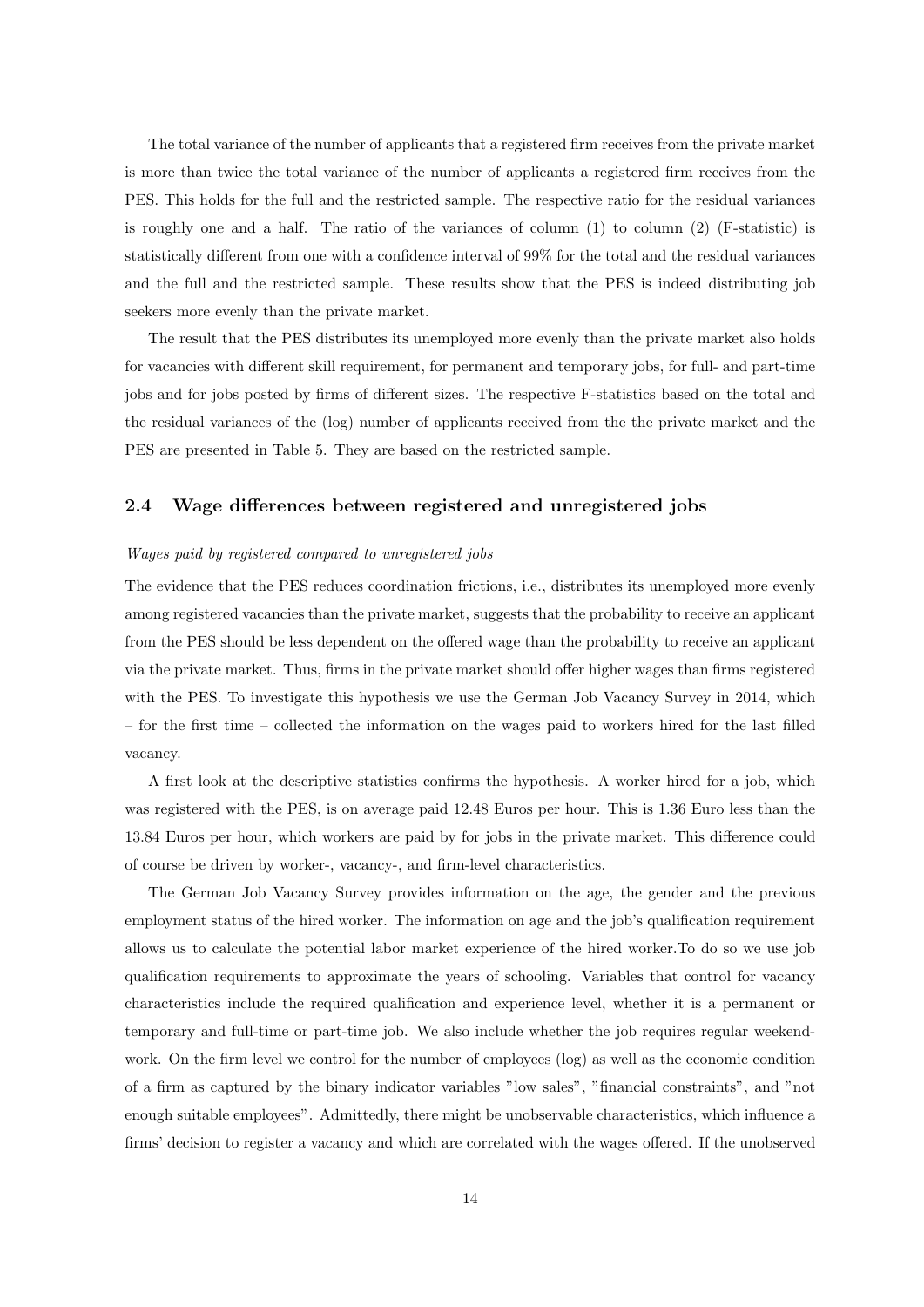characteristic varies on the industrial or regional level, then this is controlled for by including industryand region-fixed-effects.

|                                 |              | OLS-Regressions: Wages (log) |              | $OLS$ -Regressions: Wages $(log)$ |  |
|---------------------------------|--------------|------------------------------|--------------|-----------------------------------|--|
|                                 | full sample  |                              |              | restricted sample                 |  |
|                                 | (1)          | (2)                          | (3)          | (4)                               |  |
| PES search channel              | $-0.0485***$ | $-0.0434***$                 | $-0.0561***$ | $-0.0530***$                      |  |
|                                 | (0.0069)     | (0.0075)                     | (0.0108)     | (0.0120)                          |  |
| PES hiring channel              |              | $-0.0181*$<br>(0.0108)       |              | $-0.0109$<br>(0.0177)             |  |
| previously unemployed           | $-0.0645***$ | $-0.0624***$                 | $-0.0683***$ | $-0.0670***$                      |  |
|                                 | (0.0077)     | (0.0079)                     | (0.0124)     | (0.0127)                          |  |
| worker's experience             | $0.0134***$  | $0.0134***$                  | $0.0143***$  | $0.0143***$                       |  |
|                                 | (0.0012)     | (0.0012)                     | (0.0019)     | (0.0019)                          |  |
| worker's experience2            | $-0.0265***$ | $-0.0265***$                 | $-0.0277***$ | $-0.0276***$                      |  |
|                                 | (0.0029)     | (0.0029)                     | (0.0046)     | (0.0046)                          |  |
| female                          | $-0.0776***$ | $-0.0774***$                 | $-0.0907***$ | $-0.0906***$                      |  |
|                                 | (0.0079)     | (0.0079)                     | (0.0119)     | (0.0119)                          |  |
| low qualification               | $-0.1837***$ | $-0.1839***$                 | $-0.1851***$ | $-0.1852***$                      |  |
|                                 | (0.0108)     | (0.0108)                     | (0.0174)     | (0.0174)                          |  |
| high qualification              | $0.3567***$  | $0.3566***$                  | $0.3516***$  | $0.3516***$                       |  |
|                                 | (0.0109)     | (0.0109)                     | (0.0163)     | (0.0163)                          |  |
| occupation specific experience  | $0.1058***$  | $0.1056***$                  | $0.1062***$  | $0.1061***$                       |  |
|                                 | (0.0080)     | (0.0080)                     | (0.0118)     | (0.0118)                          |  |
| permanent                       | $0.0722***$  | $0.0720***$                  | $0.0772***$  | $0.0772***$                       |  |
|                                 | (0.0071)     | (0.0071)                     | (0.0109)     | (0.0109)                          |  |
| full-time                       | $0.2832***$  | $0.2830***$                  | $0.3095***$  | $0.3095***$                       |  |
|                                 | (0.0170)     | (0.0170)                     | (0.0251)     | (0.0251)                          |  |
| weekend-work                    | $-0.0566***$ | $-0.0572***$                 | $-0.0482***$ | $-0.0486***$                      |  |
|                                 | (0.0100)     | (0.0101)                     | (0.0155)     | (0.0156)                          |  |
| unionized firm                  | $0.0642***$  | $0.0637***$                  | $0.0654***$  | $0.0652***$                       |  |
|                                 | (0.0076)     | (0.0076)                     | (0.0116)     | (0.0117)                          |  |
| firm size $(\log)$              | $0.0385***$  | $0.0382***$                  | $0.0395***$  | $0.0392***$                       |  |
|                                 | (0.0031)     | (0.0031)                     | (0.0047)     | (0.0047)                          |  |
| $"$ financial constraints $"$   | $-0.0352*$   | $-0.0349*$                   | $-0.0362$    | $-0.0357$                         |  |
|                                 | (0.0184)     | (0.0184)                     | (0.0300)     | (0.0300)                          |  |
| "low sales"                     | 0.0070       | 0.0071                       | $-0.0042$    | $-0.0042$                         |  |
|                                 | (0.0122)     | (0.0122)                     | (0.0193)     | (0.0193)                          |  |
| "not enough suitable employees" | $-0.0053$    | $-0.0058$                    | 0.0006       | 0.0002                            |  |
|                                 | (0.0094)     | (0.0095)                     | (0.0166)     | (0.0167)                          |  |
| region-, industry-FE            | yes          | yes                          | yes          | yes                               |  |
| $\mathbf{R}^2$                  | 0.5810       | 0.5811                       | 0.5986       | 0.5987                            |  |
| N                               | 6,940        | 6,940                        | 3,432        | 3,432                             |  |

Table 6: Wage difference between registered and unregistered jobs

Source: German Job Vacancy Survey 2014.

Robust standard errors in brackets. \*\*\* indicates  $p < 0.01$ ; \*\*  $p < 0.05$ ; \*  $p < 0.1$ .

Table 6 presents in columns (1) and (2) the OLS-regression results on (log) wages for the full sample and in columns (3) and (4) for the restricted sample, where we exclude all those observations where firms agreed on an applicant after the intended starting date of the employment contract. The restricted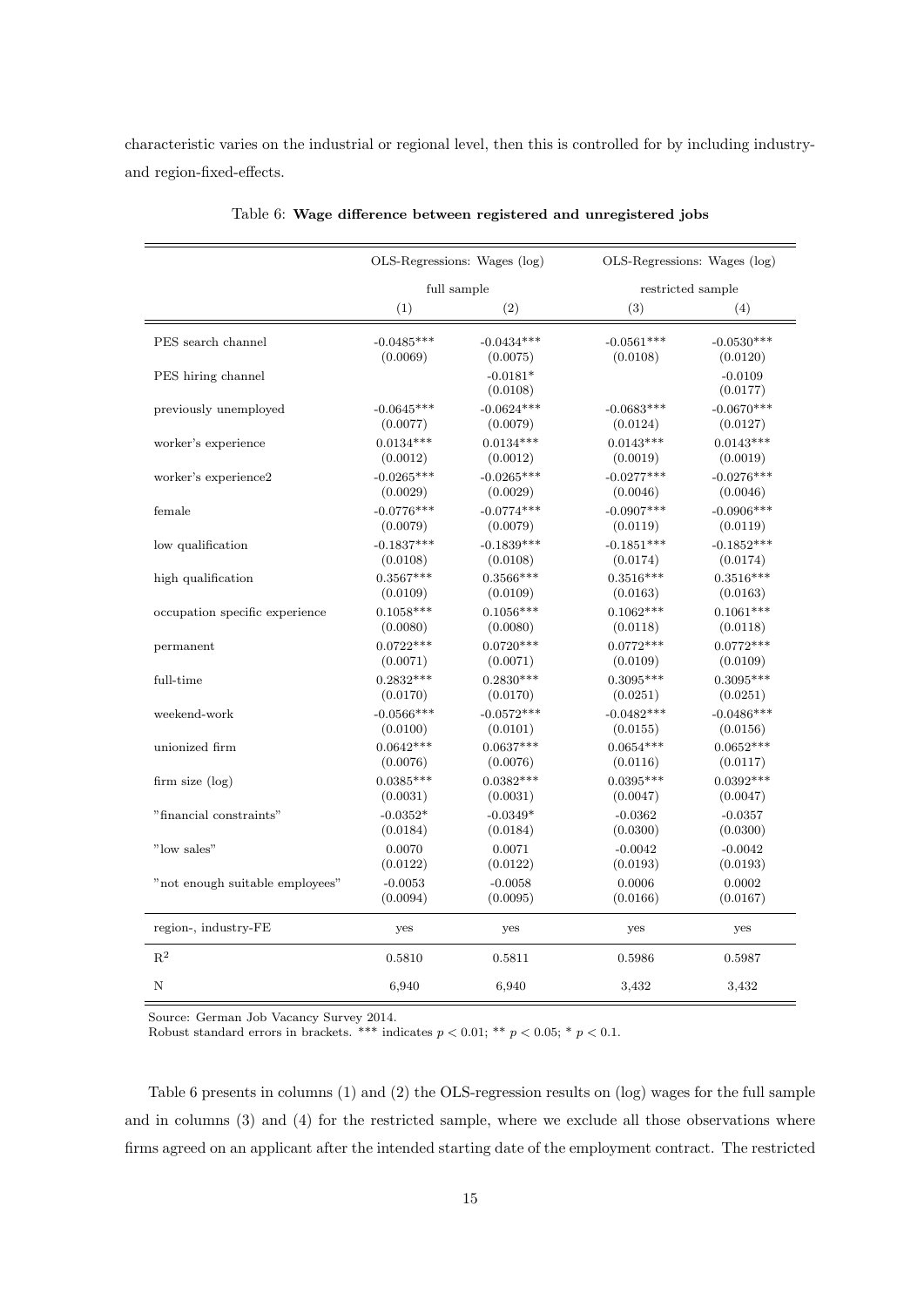sample should therefore rule out reverse causality, i.e., that firms, which were not successful in filling the vacancy before the intended starting date of the employment contract, adjusted their wage offer and registered their vacancy with the PES. We regard the results in columns (3) and (4) as being more reliable.

The results show that wages paid by firms that registered their vacancy at the PES are 4% to 5% lower than wages paid by firms that did not register comparable vacancies. Note, that we controlled for the previous labor market status of the hired worker, i.e., the result cannot be driven by the effect that registered vacancies are more likely to hire unemployed workers, who have a lower outside option, than unregistered vacancies.

Let us focus on our preferred specification in columns (3) and (4). Comparing columns (3) with (4) shows that the effect is robust to including an indicator variable for cases where the worker is hired through the PES. The fact that the coefficient on the "PES hiring channel" indicator variable is statistically insignificant suggests that wage offers do not depend on whether the worker was hired through the PES or not. What matters is whether the firm registered its vacancy with the PES, i.e., used the PES as a search channels.

|                         | OLS-Coefficient for |          | OLS-Coefficient for |          |
|-------------------------|---------------------|----------|---------------------|----------|
|                         | PES search channel  |          | PES hiring channel  |          |
|                         | (1)                 | (2)      | (3)                 | (4)      |
| low qualification       | $-0.0781$           | (0.0805) | 0.0804              | (0.0969) |
| medium qualification    | $-0.0510***$        | (0.0141) | $-0.0096$           | (0.0212) |
| high qualification      | $-0.0311$           | (0.0474) | $-0.0771$           | (0.0640) |
| permanent               | $-0.0607***$        | (0.0161) | 0.0117              | (0.0248) |
| temporary               | $-0.0434**$         | (0.0219) | $-0.0135$           | (0.0305) |
| full-time               | $-0.0527***$        | (0.0116) | $-0.0354**$         | (0.0171) |
| part-time               | $-0.2308*$          | (0.1204) | 0.3037              | (0.1936) |
| firm size $(1 - 19)$    | $-0.0415$           | (0.0283) | 0.0286              | (0.0424) |
| firm size $(20 - 49)$   | $-0.0605**$         | (0.0277) | $-0.0196$           | (0.0323) |
| firm size $(50 - 199)$  | $-0.0582**$         | (0.0288) | $-0.0392$           | (0.0428) |
| firm size $(200 - 499)$ | 0.0671              | (0.1257) | $-0.0862$           | (0.2576) |
| firm size $(500+)$      | $-0.1512$           | (0.1281) | $-0.1429$           | (0.1947) |

Table 7: Wage difference between registered and unregistered jobs for different subgroups

Source: German Job Vacancy Survey 2014, restricted sample.

Robust standard errors in brackets. \*\*\* indicates  $p < 0.01$ ; \*\*  $p < 0.05$ ; \*  $p < 0.1$ .

To investigate the effect for different subgroups Table 7 presents the OLS-coefficients of the binary variables that indicate whether the vacancy was registered with the PES (PES search channel) and whether the hired worker was contacted through the PES (PES hiring channel) of wage regressions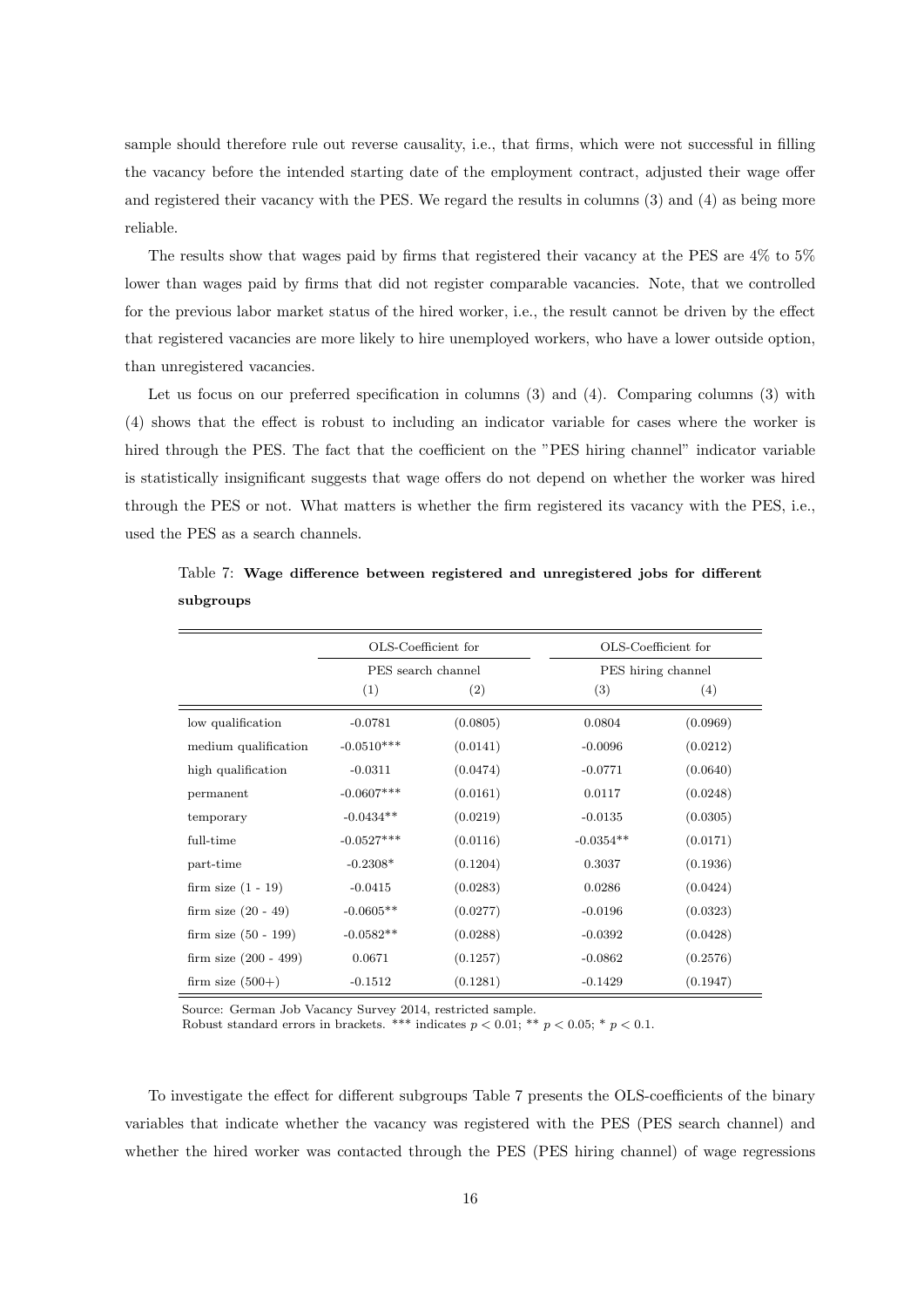for the respective subgroups. The results suggest that the wage difference between registered and unregistered vacancies is driven by full-time jobs requiring medium qualifications, and by jobs offered by firms with 20 to 200 employees. Table 7 shows the results for the restricted sample.

#### Differences in experiencing difficulties due to "high wage demands"

The German Job Vacancy Survey also contains information on whether a firm had difficulties in filling the vacancy because its applicants demanded higher wages. This information can shed light not only into the question on whether registered firms offer lower wages than unregistered firms, it also provides information on whether a worker receives different wage offers from registered firms compared to unregistered firms.

|                                 | Recruiting difficulties due to "high wage demands" |                         |              |                         |  |
|---------------------------------|----------------------------------------------------|-------------------------|--------------|-------------------------|--|
|                                 | Probit Regressions: Marginal Effects               |                         |              |                         |  |
|                                 | full sample                                        |                         |              | restricted sample       |  |
|                                 | (1)                                                | (2)                     | (3)          | (4)                     |  |
| PES search channel              | $0.0315***$                                        | $0.0349***$             | $0.0254***$  | $0.0289***$             |  |
|                                 | (0.0032)                                           | (0.0035)                | (0.0034)     | (0.0038)                |  |
| PES hiring channel              |                                                    | $-0.0094**$<br>(0.0041) |              | $-0.0101**$<br>(0.0046) |  |
| low qualification               | $0.0220***$                                        | $0.0222***$             | $0.0124**$   | $0.0128**$              |  |
|                                 | (0.0049)                                           | (0.0049)                | (0.0054)     | (0.0054)                |  |
| high qualification              | 0.0061                                             | 0.0056                  | 0.0028       | 0.0023                  |  |
|                                 | (0.0041)                                           | (0.0041)                | (0.0044)     | (0.0044)                |  |
| occupation specific experience  | $0.0084***$                                        | $0.0083***$             | $0.0054*$    | 0.0053                  |  |
|                                 | (0.0031)                                           | (0.0031)                | (0.0033)     | (0.0033)                |  |
| permanent                       | $0.0069**$                                         | $0.0064**$              | 0.0051       | 0.0046                  |  |
|                                 | (0.0032)                                           | (0.0032)                | (0.0034)     | (0.0034)                |  |
| full-time                       | $0.0142***$                                        | $0.0142***$             | $0.0093**$   | $0.0092**$              |  |
|                                 | (0.0043)                                           | (0.0043)                | (0.0044)     | (0.0044)                |  |
| weekend-work                    | $0.0103**$                                         | $0.0098**$              | $0.0110**$   | $0.0104**$              |  |
|                                 | (0.0042)                                           | (0.0042)                | (0.0045)     | (0.0045)                |  |
| firm size (log)                 | $-0.0028**$                                        | $-0.0031***$            | $-0.0042***$ | $-0.0044***$            |  |
|                                 | (0.0011)                                           | (0.0012)                | (0.0012)     | (0.0012)                |  |
| "financial constraints"         | $0.0267***$                                        | $0.0270***$             | $0.0184***$  | $0.0189***$             |  |
|                                 | (0.0051)                                           | (0.0051)                | (0.0056)     | (0.0055)                |  |
| "low sales"                     | $0.0219***$                                        | $0.0219***$             | $0.0107**$   | $0.0108**$              |  |
|                                 | (0.0039)                                           | (0.0039)                | (0.0044)     | (0.0044)                |  |
| "not enough suitable employees" | $0.0569***$                                        | $0.0561***$             | $0.0470***$  | $0.0463***$             |  |
|                                 | (0.0042)                                           | (0.0042)                | (0.0049)     | (0.0049)                |  |
| year-, region-, industry-FE     | yes                                                | yes                     | yes          | yes                     |  |
| $(year x region)-FE$            | yes                                                | yes                     | yes          | yes                     |  |
| Pseudo- $R^2$                   | 0.1009                                             | 0.1014                  | 0.1116       | 0.1128                  |  |
| N                               | 21,603                                             | 21,603                  | 12,347       | 12,347                  |  |

Table 8: Recruiting difficulties due to "high wage demands"

Source: German Job Vacancy Survey 2005-2010.

Robust standard errors in brackets. \*\*\* indicates  $p < 0.01$ ; \*\*  $p < 0.05$ ; \*  $p < 0.1$ .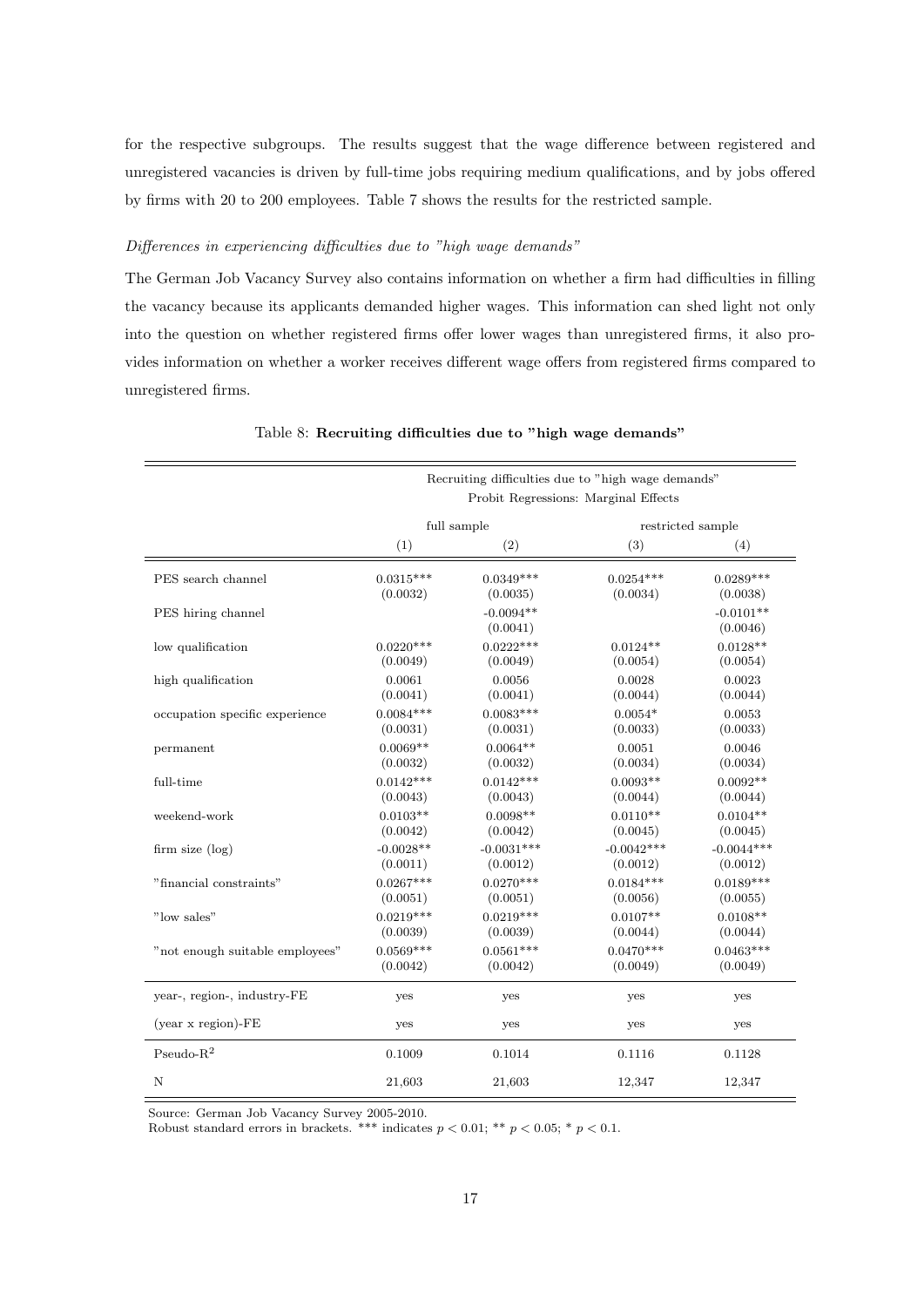Given the evidence above that registered vacancies pay lower wages, we expect that they are also more likely to experience difficulties in the hiring process due to higher wage demands by applicants. Registered vacancies experience such difficulties in 7.7% of all cases, while unregistered vacancies experience such difficulties only in 3.9% of all cases.

We use the same job and firm characteristics as control variables as in Table 6. We do not include individual characteristics of the hired worker, since the question underlying the indicator variable "high wage demands" explicitly addresses the experience with all applicants.

The results in Table 8 indicate a strong positive correlation between registering a vacancy with the PES and experiencing difficulties in the recruitment process due to high wage demands by applicants. Thus, having registered the vacancy with the PES (and posted a respective wage) is associated with an increase in the probability to experience difficulties due to higher wage demands by 3.2 to 3.5 percentage points. The effect is reduced slightly if we exclude all observations where firms agreed on an applicant after the intended starting date of the employment contract (restricted sample in columns (3) and (4)). Firms which hire a worker, who was first contacted through the PES, report that they were less likely to experience difficulties due to higher wage demands. Thus, hiring a worker through the PES decreases the respective probability by around one percentage point.

|                         | Recruiting difficulties due to "high wage demands" |          |                            |          |  |
|-------------------------|----------------------------------------------------|----------|----------------------------|----------|--|
|                         | Marginal effects (probit)                          |          | Marginal effects (probit)t |          |  |
|                         | PES search channel                                 |          | PES hiring channel         |          |  |
|                         | (1)                                                | (2)      | (3)                        | (4)      |  |
| low qualification       | $0.0673***$                                        | (0.0216) | $-0.0418*$                 | (0.0250) |  |
| medium qualification    | $0.0273***$                                        | (0.0050) | $-0.0083$                  | (0.0067) |  |
| high qualification      | $0.0307***$                                        | (0.0094) | $-0.0366***$               | (0.0114) |  |
| permanent               | $0.0353***$                                        | (0.0067) | $-0.0073$                  | (0.0099) |  |
| temporary               | $0.0224***$                                        | (0.0057) | $-0.0153**$                | (0.0067) |  |
| full-time               | $0.0299***$                                        | (0.0050) | $-0.0142**$                | (0.0066) |  |
| part-time               | $0.0272***$                                        | (0.0087) | $-0.0091$                  | (0.0113) |  |
| firm size $(1 - 9)$     | $0.1041***$                                        | (0.0232) | $-0.0435*$                 | (0.0263) |  |
| firm size $(10 - 19)$   | 0.0108                                             | (0.0113) | 0.0093                     | (0.0148) |  |
| firm size $(20 - 49)$   | $0.0227***$                                        | (0.0086) | $-0.0178*$                 | (0.0101) |  |
| firm size $(50 - 199)$  | $0.0270***$                                        | (0.0092) | $-0.0144$                  | (0.0116) |  |
| firm size $(200 - 499)$ | $0.0255**$                                         | (0.0103) | $-0.0146$                  | (0.0144) |  |
| firm size $(500+)$      | 0.0016                                             | (0.0096) | 0.0003                     | (0.0122) |  |

Table 9: Recruiting difficulties due to "high wage demands" for different subgroups

Source: German Job Vacancy Survey 2005-2010, restricted sample.

Robust standard errors in brackets. \*\*\* indicates  $p < 0.01$ ; \*\*  $p < 0.05$ ; \*  $p < 0.1$ .

The same pattern is preserved if we divide the sample into different subgroups according to the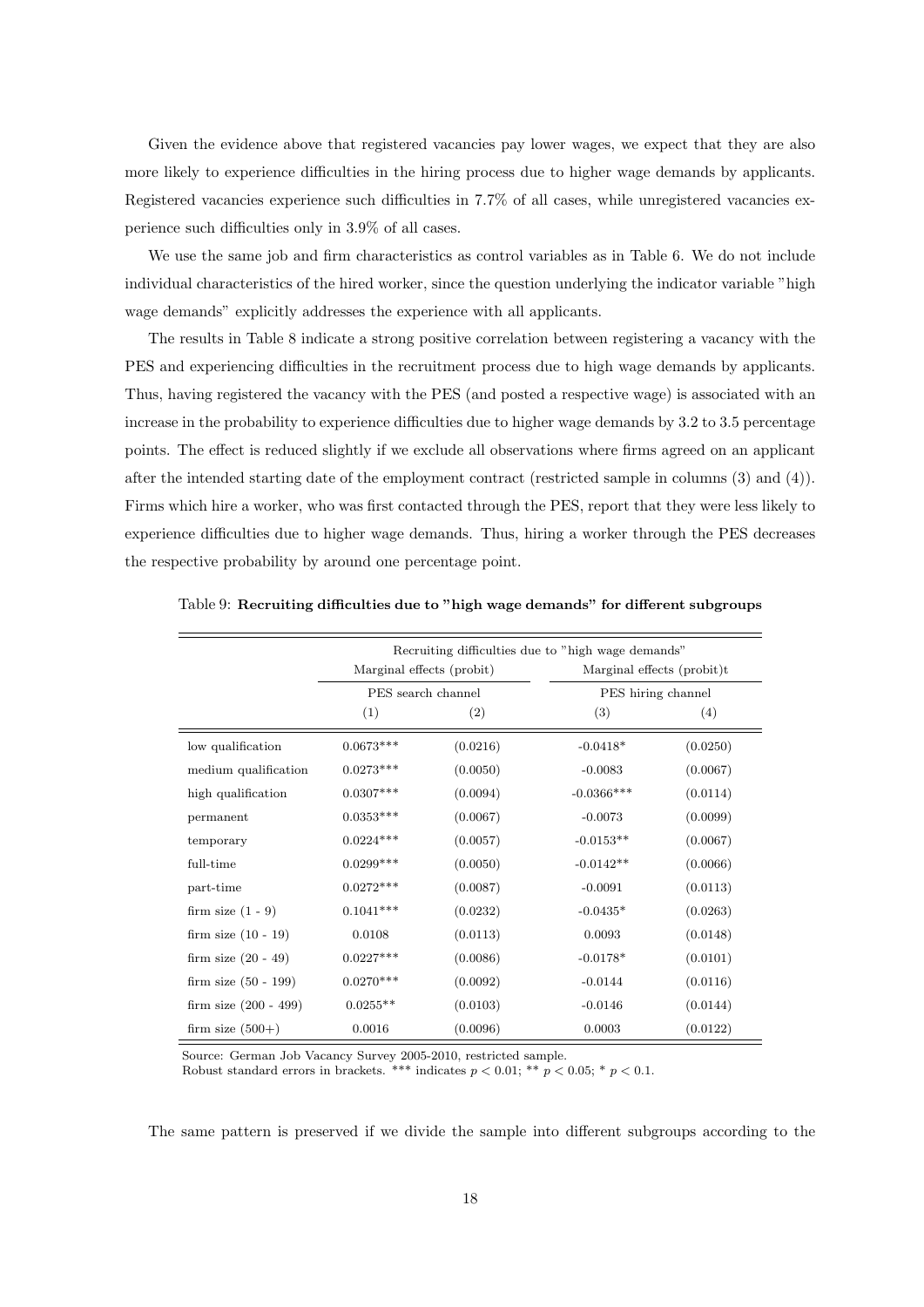required qualification level, permanent/temporary, full-/part-time, weekend-work required as well as firm size. Tables 9 shows these results for the restricted sample.

Our evidence supports the hypothesis that firms, which register their vacancy with the PES, offer lower wages than firms, which did not register their vacancy. It also suggests residual wage dispersion, which differs systematically depending on whether the vacancy is registered with the PES or not.

#### 2.5 Does the PES help to reduce information frictions?

In this section we investigate to which extend the PES is able to reduce information frictions by sending only suitable applicants to registered vacancies. Comparing the share of suitable applicants among all applicants at registered vacancies (41.4%) with the share of suitable applicants at unregistered vacancies (45.3%) we see that using the PES as a search channel reduces the share of suitable applicants by around 3.9 percentage points.

In Table 10 we investigate this correlation further and control for observable job- and firm-characteristics by including the (log) number of employees, binary indicator variables for the economic condition of the establishment like "low sales", "financial constraints", and "not enough suitable employees", indicator variables for the qualification and occupation specific experience required for the job, indicator variables for full-time and temporary jobs and for jobs requiring weekend-work. In addition we include year-, industry- and region-fixed effects. To control for regional time-varying effects we interact the year- and region-dummy variables.

Table 10 provides in columns (1) and (2) the OLS estimates for the share of suitable applicants. The dependent variable in columns (3) to (4) is the logarithm of the number of suitable applicants. To make these results comparable to columns (1) and (2) we include in these regressions the logarithm of the total number of applicants.

The share of suitable applicants is around 5.3 percentage points lower at vacancies registered with the PES compared to unregistered vacancies. This negative correlation between registering a vacancy at the PES and the number of suitable applicants is significant at a 1% level. In columns (2) we excluding those vacancies, where firms agreed on the candidate after the earliest intended starting date of the employment contract. The estimate in column (2) does not change significantly. The difference between registered and unregistered vacancies is round 1.5 percentage point lower if the fraction of suitable applicants is replaced by the number of suitable applicants (column (3) and (4)).

Unobserved heterogeneity between registered and unregistered vacancies might bias the correlation between the use of PES as a search channel and the fraction of suitable applicants found above. We use the information on the number of total and suitable applicants and the number of total and suitable applicants send by the PES for the registered firms in the years 2005 and 2008. This allows us to calculate the counterfactual, i.e., the number of (suitable) applicants that a registered firm would have received had it not posted its vacancy at the PES. Table 11 presents the respective difference results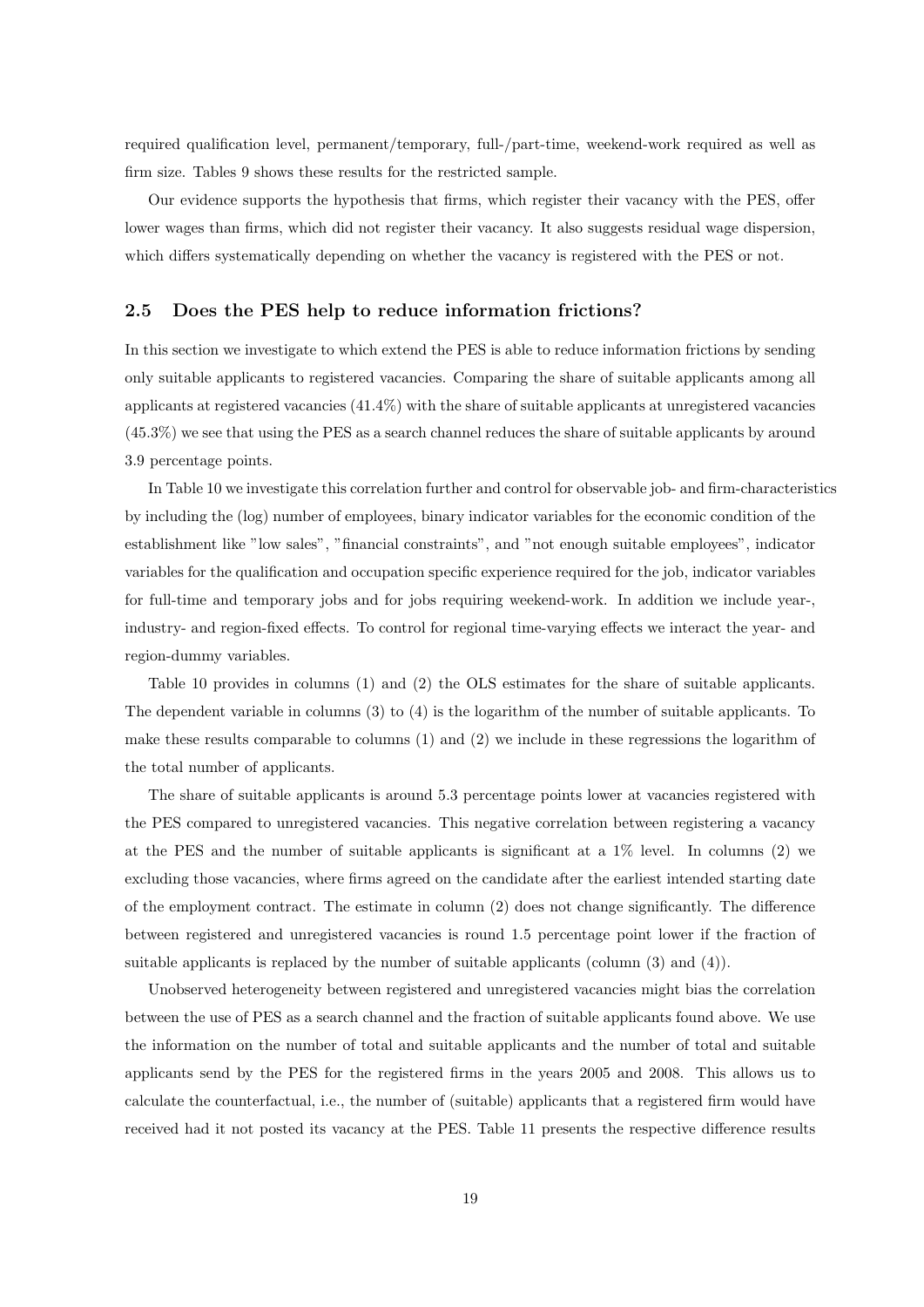|                                 | OLS-Regressions |                              |                         |                                     |  |
|---------------------------------|-----------------|------------------------------|-------------------------|-------------------------------------|--|
|                                 |                 | Share of suitable applicants |                         | number of suitable applicants (log) |  |
|                                 | full sample     | restricted sample            | full sample             | restricted sample                   |  |
|                                 | (1)             | (2)                          | (3)                     | (4)                                 |  |
| PES search channel              | $-0.0529***$    | $-0.0552***$                 | $-0.0377***$            | $-0.0410***$                        |  |
|                                 | (0.0040)        | (0.0051)                     | (0.0065)                | (0.0083)                            |  |
| number of applicants            |                 |                              | $0.5105***$<br>(0.0041) | $0.5257***$<br>(0.0051)             |  |
| low qualification               | $0.0363***$     | $0.0414***$                  | $0.0254**$              | $0.0287*$                           |  |
|                                 | (0.0080)        | (0.0103)                     | (0.0121)                | (0.0154)                            |  |
| high qualification              | $-0.0136***$    | $-0.0120*$                   | $-0.0198**$             | $-0.0168$                           |  |
|                                 | (0.0052)        | (0.0066)                     | (0.0087)                | (0.0108)                            |  |
| occupation specific experience  | $-0.0438***$    | $-0.0425***$                 |                         | $-0.0677***$                        |  |
|                                 | (0.0041)        | (0.0052)                     |                         | (0.0083)                            |  |
| permanent                       | $-0.0419***$    | $-0.0390***$                 | $-0.0328***$            | $-0.0319***$                        |  |
|                                 | (0.0042)        | (0.0053)                     | (0.0068)                | (0.0086)                            |  |
| full-time                       | $-0.0398***$    | $-0.0350***$                 | $-0.0431***$            | $-0.0392***$                        |  |
|                                 | (0.0056)        | (0.0069)                     | (0.0087)                | (0.0106)                            |  |
| weekend-work                    | $0.0193***$     | 0.0082                       | 0.0117                  | 0.0076                              |  |
|                                 | (0.0060)        | (0.0074)                     | (0.0091)                | (0.0114)                            |  |
| firm size $(\log)$              | $-0.0058***$    | $-0.0052***$                 | $0.0274***$             | $0.0270***$                         |  |
|                                 | (0.0014)        | (0.0018)                     | (0.0024)                | (0.0030)                            |  |
| "financial constraints"         | $0.0138*$       | $0.0194*$                    | 0.0073                  | 0.0098                              |  |
|                                 | (0.0076)        | (0.0100)                     | (0.0122)                | (0.0163)                            |  |
| "low sales"                     | $0.0127**$      | $0.0132*$                    | 0.0005                  | $-0.0017$                           |  |
|                                 | (0.0055)        | (0.0073)                     | (0.0086)                | (0.0114)                            |  |
| "not enough suitable employees" | $-0.0497***$    | $-0.0509***$                 | $-0.1308***$            | $-0.1426***$                        |  |
|                                 | (0.0068)        | (0.0100)                     | (0.0108)                | (0.0159)                            |  |
| firm-, job-characteristics      | yes             | yes                          | yes                     | yes                                 |  |
| year-, region-, industry-FE     | yes             | yes                          | yes                     | yes                                 |  |
| $(year x region)-FE$            | yes             | yes                          | yes                     | yes                                 |  |
| $\mathbf{R}^2$                  | 0.0893          | 0.0910                       | 0.6145                  | 0.6274                              |  |
| N                               | 21,925          | 13,731                       | 21,666                  | 13,634                              |  |

#### Table 10: Share of suitable applicants

Source: German Job Vacancy Survey 2005-2010.

Robust standard errors in brackets. \*\*\* indicates  $p < 0.01$ ; \*\*  $p < 0.05$ ; \*  $p < 0.1$ .

for the full and the restricted sample.

The results are very similar to those obtained in Table 10 columns (3) and (4), where we used the (log) number of suitable applicants as dependent variable. The results show that using the PES as a search channel decreases the fraction of suitable applicants by 4.5 percentage points for the full sample and by 3.3 percentage points for the restricted sample.

Table 12 displays the same estimates for different subgroups. It shows that the difference in the fraction of suitable applicants is driven by vacancies, which require a low or medium qualification. The difference is no longer statistically significant for vacancies which require a high qualification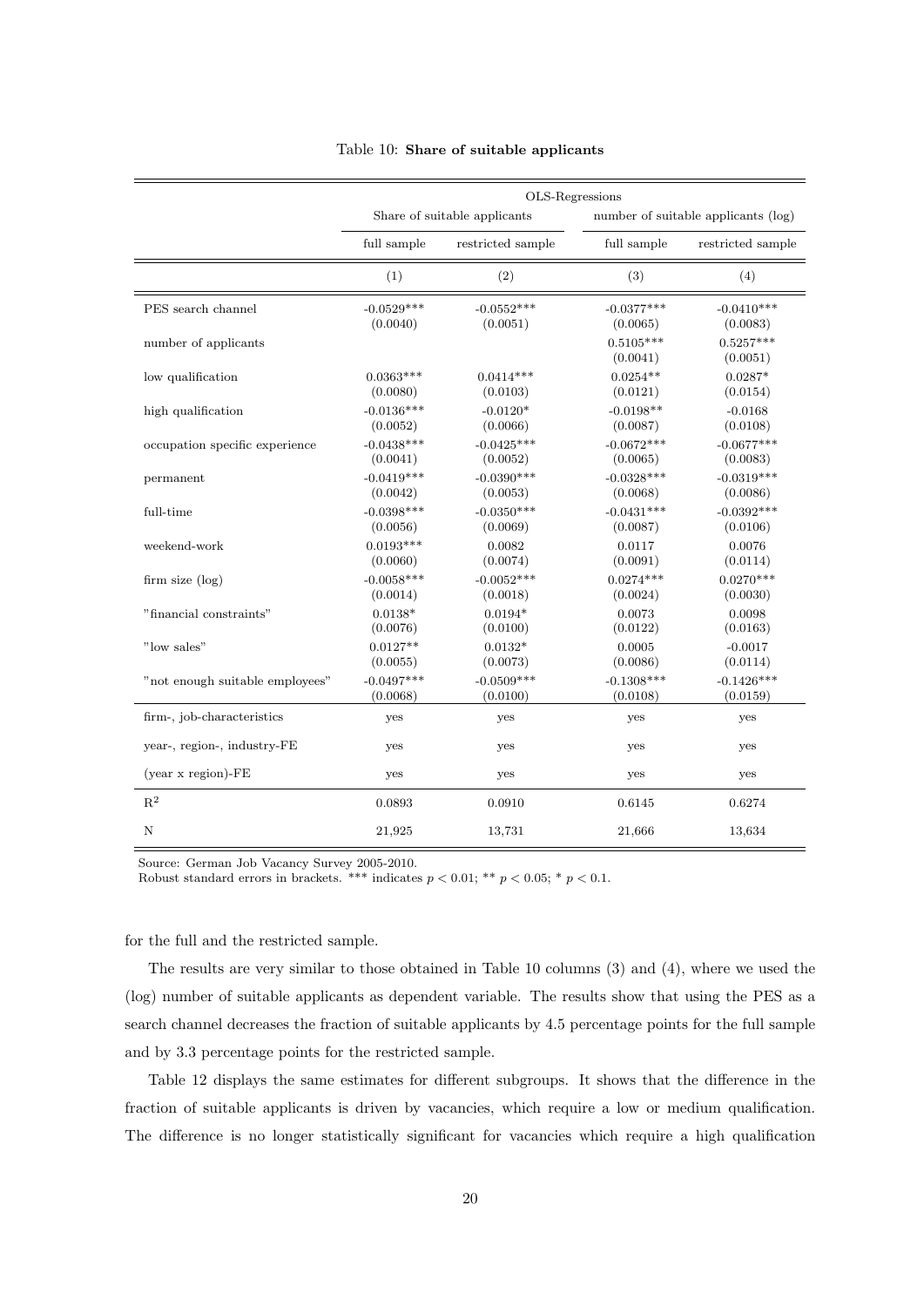|  |  |  |  | Table 11: Fraction of suitable applicants |
|--|--|--|--|-------------------------------------------|
|--|--|--|--|-------------------------------------------|

|                   | Fraction of suitable applicants |                              |                          |       |  |
|-------------------|---------------------------------|------------------------------|--------------------------|-------|--|
|                   | total (incl. PES)               | private market (without PES) | difference               | N     |  |
| full sample       | 0.3372<br>(0.0042)              | 0.3826<br>(0.0058)           | $-0.0454***$<br>(0.0045) | 3,270 |  |
| restricted sample | 0.3588<br>(0.0055)              | 0.3919<br>(0.0077)           | $-0.0331***$<br>(0.0059) | 1,867 |  |

Source: German Job Vacancy Survey 2005-2008.<br>Robust standard errors in brackets. \*\*\* indicates  $p < 0.01$ ; \*\*  $p < 0.05$ ; \*  $p < 0.1$ .

level. The differences in the fraction of suitable applicants is very similar if we compare permanent versus temporary jobs or full-time versus part-time jobs. The difference in the fraction of suitable applicants decreases with the number of employees and becomes insignificant for firms with more than 200 employees.

|                         | Differences in the fraction of suitable workers |          |                   |          |  |
|-------------------------|-------------------------------------------------|----------|-------------------|----------|--|
|                         | full sample                                     |          | restricted sample |          |  |
|                         | (1)                                             | (2)      | (3)               | (4)      |  |
| low qualification       | $0.0544***$                                     | (0.0188) | $0.0501*$         | (0.0262) |  |
| medium qualification    | $0.0521***$                                     | (0.0054) | $0.0391***$       | (0.0071) |  |
| high qualification      | 0.0140                                          | (0.0092) | 0.0062            | (0.0120) |  |
| permanent               | $0.0586***$                                     | (0.0063) | $0.0567***$       | (0.0085) |  |
| temporary               | $0.0327***$                                     | (0.0067) | 0.0108            | (0.0084) |  |
| full-time               | $0.0492***$                                     | (0.0051) | $0.0370***$       | (0.0069) |  |
| part-time               | $0.0297***$                                     | (0.0104) | 0.0199            | (0.0121) |  |
| firm size $(1 - 9)$     | $0.0797***$                                     | (0.0155) | $0.0676***$       | (0.0205) |  |
| firm size $(10 - 19)$   | $0.0661***$                                     | (0.0115) | $0.0405**$        | (0.0165) |  |
| firm size $(20 - 49)$   | $0.0562***$                                     | (0.0100) | $0.0482***$       | (0.0136) |  |
| firm size $(50 - 199)$  | $0.0385***$                                     | (0.0084) | $0.0358***$       | (0.0107) |  |
| firm size $(200 - 499)$ | $0.0193*$                                       | (0.0113) | 0.0093            | (0.0137) |  |
| firm size $(500+)$      | $-0.0117$                                       | (0.0093) | $-0.0274**$       | (0.0115) |  |

Table 12: Differences in the fraction of suitable workers for different subgroups

Source: German Job Vacancy Survey 2005-2008.

Robust standard errors in brackets. \*\*\* indicates  $p < 0.01$ ; \*\*  $p < 0.05$ ; \*  $p < 0.1$ .

The result that the fraction of suitable applicants at vacancies registered with the PES is about 4.5 percentage points lower than at vacancies that only use decentralized search channels is complementary to the empirical evidence on worker self-selection into the PES based on worker-level data. Using a US household survey Blau and Robins (1990) show that unemployment insurance and welfare recipients are more likely to use the PES. Using the Canadian Labor Force Survey Osberg (1993) emphasizes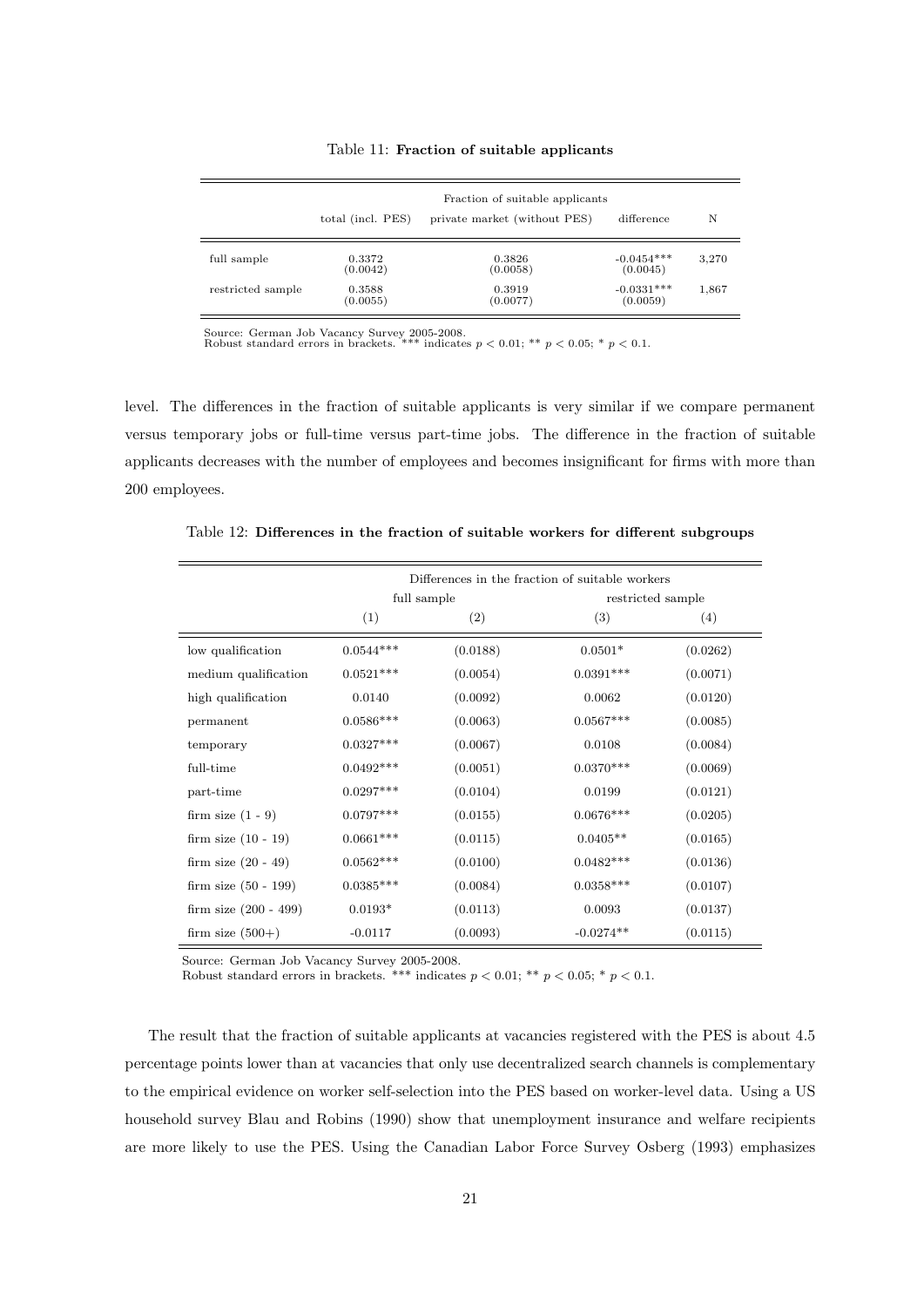the importance to control for sample selection into PES use. Using the British Labour Force Survey Gregg and Wadsworth (1996) find that PES use is highest among less skilled and long-term unemployed workers. Holzer (1988) uses the Youth Cohort of the National Longitudinal Survey to analyze the self-selection of workers and concludes that PESs are primarily used by individuals with few job opportunities.

Our analysis is the first to provide evidence from firms' perspective that the same type of worker self-selection can also be found among applicants send by the PES. This is important, because the worker-based evidence in the literature mentioned above does not necessarily imply our result. To see this note that it could be that the PES can detect unsuitable workers and prevents them from applying. This would imply that registered firms receive more applications from suitable workers. The fact that our results show the opposite, i.e., that registered firms receive more applications from less suitable applicants, implies that the PES is not able/willing to screen workers efficiently enough to ensure that the applicants they allocate are on average as suitable as the workers that apply through the private market.

# 3 Theoretical part

We rationalize our empirical results by building a theoretical model, which allows firms to decide whether they want to register their vacancy with the PES or search in the private market.

#### 3.1 The model

We consider an economy with a unit mass of unemployed workers and a mass  $v \in (0, \infty)$  of firms. Each firm has one job vacancy that needs to be filled, and each worker wishes to find a job. There are two types of workers. A fraction m of them are productive workers, who can produce an output normalized to 1, and the rest are unproductive workers, who produce 0. The worker's type is private knowledge. Firms possess screening technologies to hire workers. But their technologies are not perfect. We assume that screening can fail with probability  $\delta \in (0,1)$ . So firms can detect an unproductive worker only with probability  $1 - \delta$ . To simplify the model we assume that interviewing costs are such that firms interview only one worker.

There are two channels through which matching between firms and unemployed workers can occur. One is a Public Employment Agency (hereafter, PES), where all unemployed workers are registered in order to collect unemployment benefit (normalized to zero). We model the job-brokering service provided by the PES as follows. All job applications by registered workers are coordinated so that workers and firms are brought together on a one by one basis. Denote by  $a \in (0,1]$  the maximum number of matching pairs the PES can propose. a is a technological parameter and represents the efficiency of the PES. The other channel is a search market, which may be referred to as a decentralized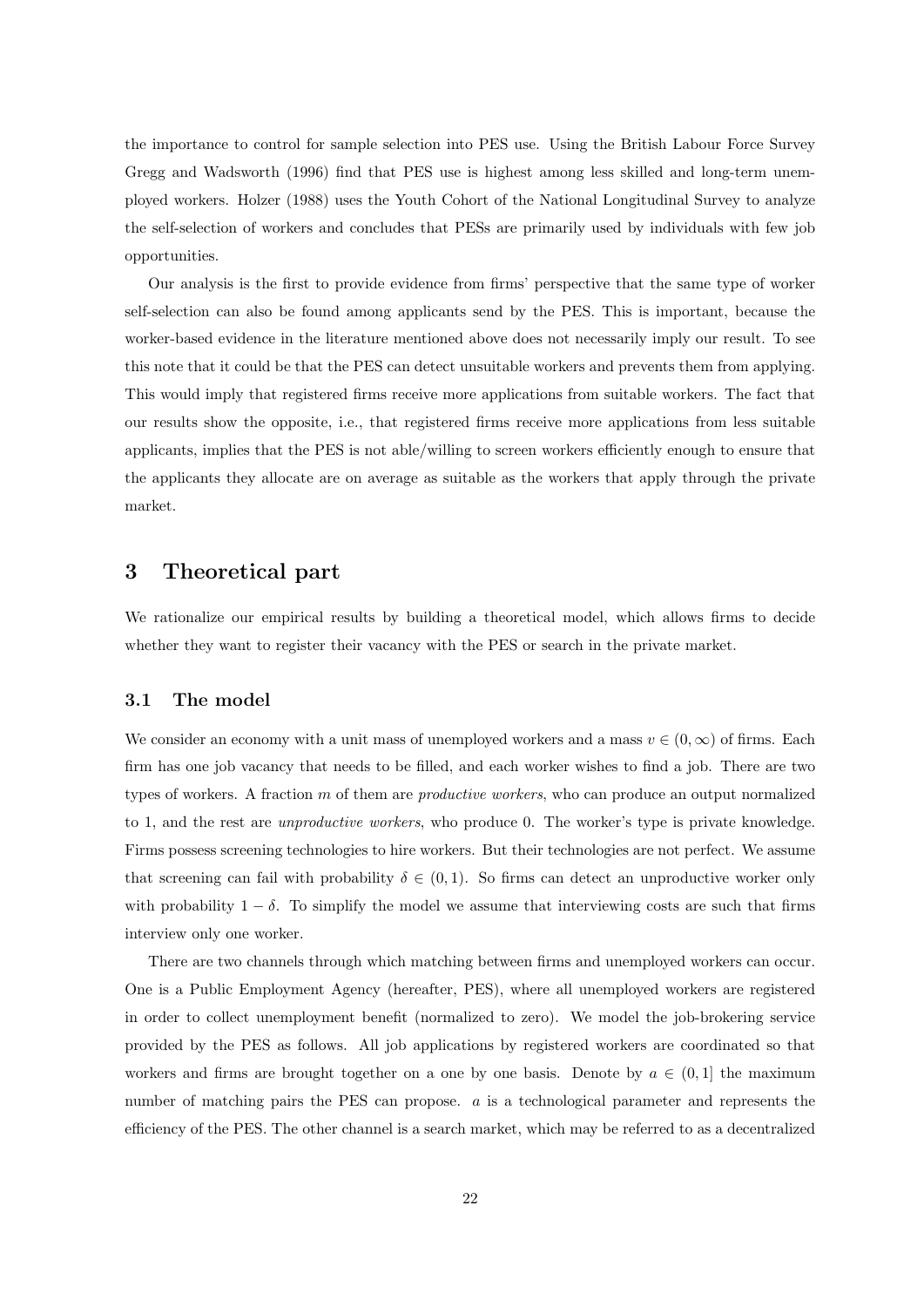or private market. Here, unlike in the PES, search is costly for workers and job applications are not coordinated. Workers have to incur an individual specific search cost represented by c drawn from a uniform distribution with support  $[0, 1]$ . The parameter c is uncorrelated with the worker's type. The firms' cost required to post a vacancy is normalized to zero for both markets. How workers search without coordination will be specified below.

The economy lasts only one period and has the following stages. In the first stage, firms decide whether to post their vacancy in the search market or the PES. Once firms are registered, the PES selects randomly min $\{\nu, a\}$  workers and suggests each of them to match with one of the registered firms. In the second stage, all firms post simultaneously a wage at which they are willing to hire a worker. The wage posted in the search market is denoted by  $w$ , and the wage posted in the PES by  $w_a$ . Having observed those wages, workers decide whether or not to enter the search market in the third stage. Once in the search market, workers must choose to which firm to send an application. Assuming that each worker can send only one application and that workers cannot coordinate their actions over which firm to apply, we investigate a symmetric equilibrium where all workers use the identical application strategy for any configuration of the announced wages. This is the standard notion of directed search equilibria, see e.g., Peters (1991, 2001), Moen (1997), Acemoglu and Shimer (1999), Shi (2001), Burdett, Shi and Wright (2001) and Guerrieri, Shimer and Wright (2010). Finally, given those applications in the search market or an assigned worker in the PES, firms select and screen one of their applicants and make a job offer in the final stage. Those workers, who receive multiple offers, can select the highest wage. Once employed, productive workers produce and matched workers and firms receive their payoffs. Unmatched workers and firms get zero payoff.

## 3.2 Equilibrium definition

In what follows, we construct a search market equilibrium which has the following characteristics. A fraction  $\rho \in [0, 1)$  of firms registered with the PES post a wage  $w_a = 0$  and a fraction  $1 - \rho$  of firms in the search market post a wage  $w \in (0, 1)$ . All workers are registered in the PES and accept the wage  $w_a = 0$  if it is the only offer they have received. A productive (an unproductive) worker enters a search market if and only if his search cost c is no greater than a reservation value  $c^m$  ( $c^u$ ). Given the search behaviors of workers, each individual firm in the directed search market is characterized by a queue of applicants, denoted by x. The number of applicants  $n = 1, 2, 3, \dots$  each individual firm receives is a random variable and follows from a Poisson distribution with density  $\text{Prob}[n = \tilde{n}] = (x^{\tilde{n}}e^{-x})/(\tilde{n}!)$ . The expected queue length  $x$  satisfies,

$$
x = \frac{mc^m + (1 - m)c^u}{v(1 - \rho)},
$$
\n(1)

where the numerator equals the total number of workers in the search market,  $mc<sup>m</sup>$  productive and (1–  $m)c<sup>u</sup>$  unproductive workers, while the denominator equals the total number of vacancies in the search market. Each productive worker, who searches in the private market, expects to be hired with proba-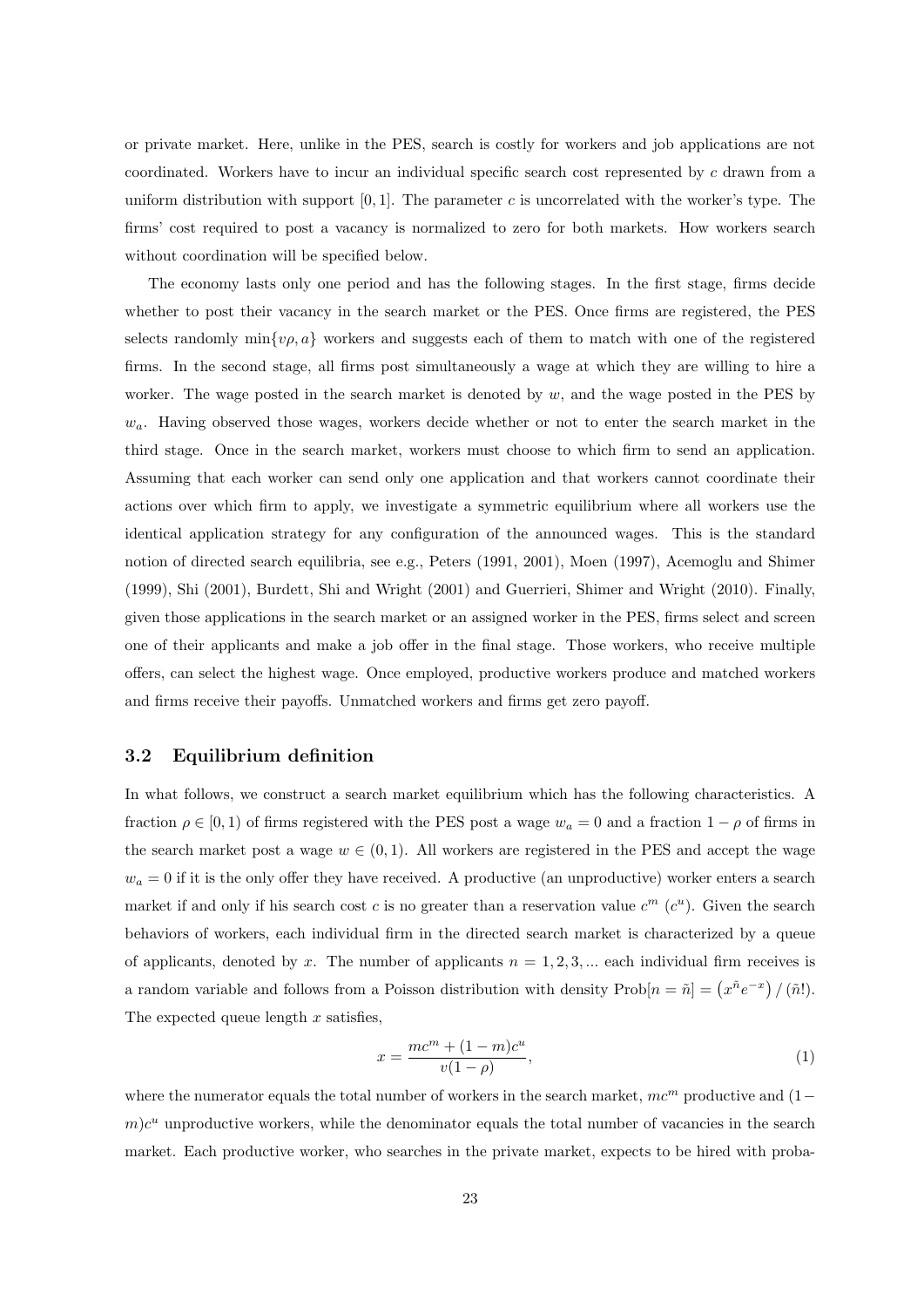bility  $\eta(x) = (1 - e^{-x})/x$  in the search market, whereas each unproductive worker, who searches in the private market, expects to be hired with probability  $\delta \eta(x)$ . The matching probability in the PES equals  $\min\{v\rho, a\}$  for productive and  $\delta \min\{v\rho, a\}$  for unproductive workers. Each individual firm expects to employ a productive worker (and can produce output 1) with probability  $x\eta(x)m/(m+(1-m)\delta)$ in the search market and with probability  $\min\{1, a/(v\rho)\}m(1 - c^m\eta(x))$  in the PES. The respectively probabilities to hire an unproductive worker are given by  $x\eta(x)(1 - m)\delta/(m + (1 - m)\delta)$  and  $\min\{1, a/(v\rho)\}(1-m)\delta(1-c^u\eta(x))$ . In the following we show that workers and firms have no incentive to deviate from the proposed search market equilibrium.

An equilibrium without active search market, i.e.,  $\rho = 1$ , will be characterized when we describe the first-stage entry decision.

#### 3.3 Existence and characterization

Workers' search decision: Assuming for the moment the existence of an equilibrium, we first describe workers' search decision. In any equilibrium where  $U^m$  ( $U^u$ ) is the expected value of search for a productive (an unproductive) worker, the participation decision is described by a reservation value for the search cost, i.e.,

$$
\begin{array}{rcl}\nc^m & = & U^m, \\
c^u & = & U^u,\n\end{array}
$$

respectively. Since a productive (an unproductive) worker with search cost c searches if and only if  $c \leq c^m$   $(c \leq c^u)$ , the threshold values  $c^m$  and  $c^u$  determine the fraction of productive and unproductive workers that choose to search in the decentralized market.

Given the participation decision, we now describe workers' application decision in the search market. For that purpose, consider a situation in which a firm in the search market deviates to a wage  $w' > 0$ , given that all other firms post w with associated queue length x. Note that this deviation is a measure zero event for the entire market. Let  $x'$  be the expected queue of workers at this firm. Then, we must have,

$$
U^m = \eta(x')w',\tag{2}
$$

where  $\eta(x') = \sum_{i=0}^{\infty} \frac{x'^i e^{-x'}}{i!}$  $\frac{e^{-x'}}{i!} \frac{1}{i+1} = \left(1 - e^{-x'}\right) / x'$  is the probability that a productive worker is employed if he applies to this firm. To derive this probability note that if there are  $i = 0, 1, 2, ...$  other applications to this firm, which happens with probability  $(x'^{i}e^{-x'})/i!$ , then a given worker's application is selected with probability  $1/(i + 1)$ . Similarly, for unproductive workers, it is,

$$
U^u = \delta \eta(x') w',
$$

where, the employment probability for an unmotivated worker is given by  $\delta \eta(x')$ , since the firm's screening succeeds and detects an unproductive worker only with probability  $1 - \delta$ . Observe that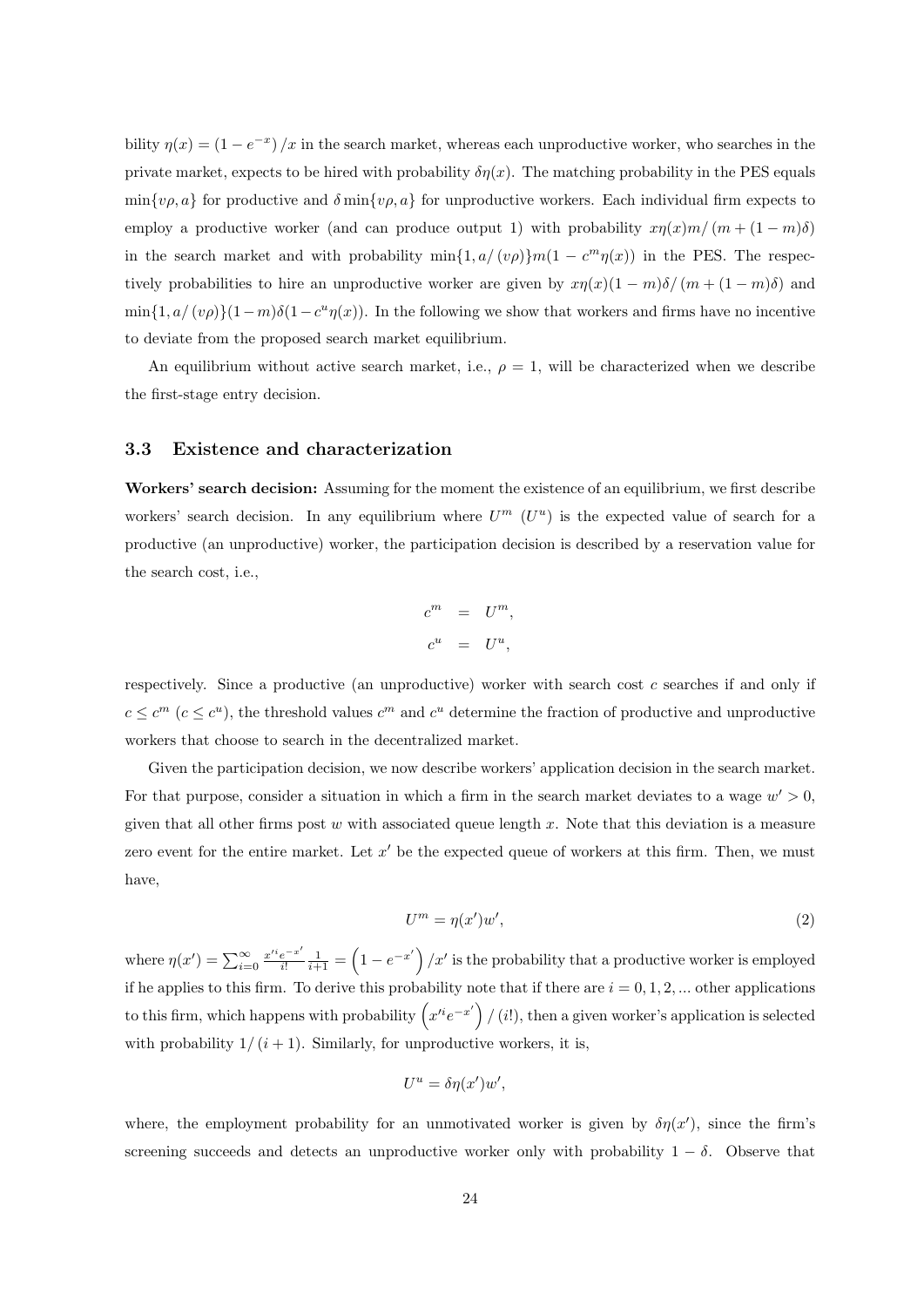$\delta U^m = U^u$  and so  $\delta c^m = c^u$ . Equation (2) defines an implicit equation that determines  $x' = x (w'|U^m)$ as a strictly increasing function of the wage  $w'$  given the market value  $U^m$ .

Firms' wage offers: Given the search behaviors of workers described above, the next step is to characterize the equilibrium wages. Given  $w_a = 0$  in the PES, we first derive an equilibrium wage in the search market. In any equilibrium where  $U^m$  ( $U^u$ ) is the value of a(n) (un)productive worker, the optimal wage of a firm, denoted by  $w(U^m)$ , satisfies,

$$
w(U^{m}) = \arg \max_{w'} x(w'|U^{m}) \eta(x(w'|U^{m})) \frac{m(1-w') - (1-m)\delta^{2}w'}{m + (1-m)\delta}.
$$

Here, the firm with a wage  $w'$  and a queue  $x'$  expects to receive at least one application with probability 1 – Prob. $(n = 0) = 1 - e^{-x'} = x(w'|U^m)\eta(x(w'|U^m))$ . Note that there are  $mc^m$  productive and  $(1 - m)c^u = (1 - m)\delta c^m$  unproductive workers in the search market, thus in total  $[m+(1-m)\delta]c^m$  workers. Hence, a randomly selected applicant is a productive worker with probability  $m/(m+(1-m)\delta)$ , in which case the firm's payoff is  $1-w'$ , and is an unproductive worker with probability  $((1 - m)\delta) / (m + (1 - m)\delta)$ . In the latter case, if the firm detects successfully the worker's type, which is possible with probability  $1 - \delta$ , he does not hire this worker, yielding zero payoff. If the screening fails, which occurs with probability  $\delta$ , then the firm employs this worker, who produces nothing, and the firm's payoff is  $-w'$ .

Substituting out w' using equation (2), the objective function of a firm, denoted by  $\Pi_s(x')$ , can be written as,

$$
\Pi_s(x') = \frac{m(x'\eta(x') - x'U^m) - (1 - m)\delta^2 x'U^m}{m + (1 - m)\delta},
$$

where  $x' = x(w'|U^m)$  satisfies equation (2). The first-order condition is,

$$
\frac{\partial \Pi_s(x')}{\partial x'} = \frac{m(e^{-x'} - U^m) - (1 - m)\delta^2 U^m}{m + (1 - m)\delta} = 0.
$$

The second order condition can be easily verified. Rearranging this condition using equation (2) one can obtain,

$$
w(U^{m}) = \frac{m}{m + (1 - m)\delta^{2}} \frac{x' e^{-x'}}{1 - e^{-x'}}.
$$

In a directed search equilibrium, workers must be indifferent between any of the individual firms. This leads to,

$$
w = \frac{m}{m + (1 - m)\delta^2} \frac{xe^{-x}}{1 - e^{-x}},
$$
\n(3)

$$
U^m = \frac{m}{m + (1 - m)\delta^2} e^{-x}.
$$
\n
$$
\tag{4}
$$

Hence, we have shown that given that  $w_a = 0$ , the equilibrium wage in the search market  $w > 0$  is given by equation (3).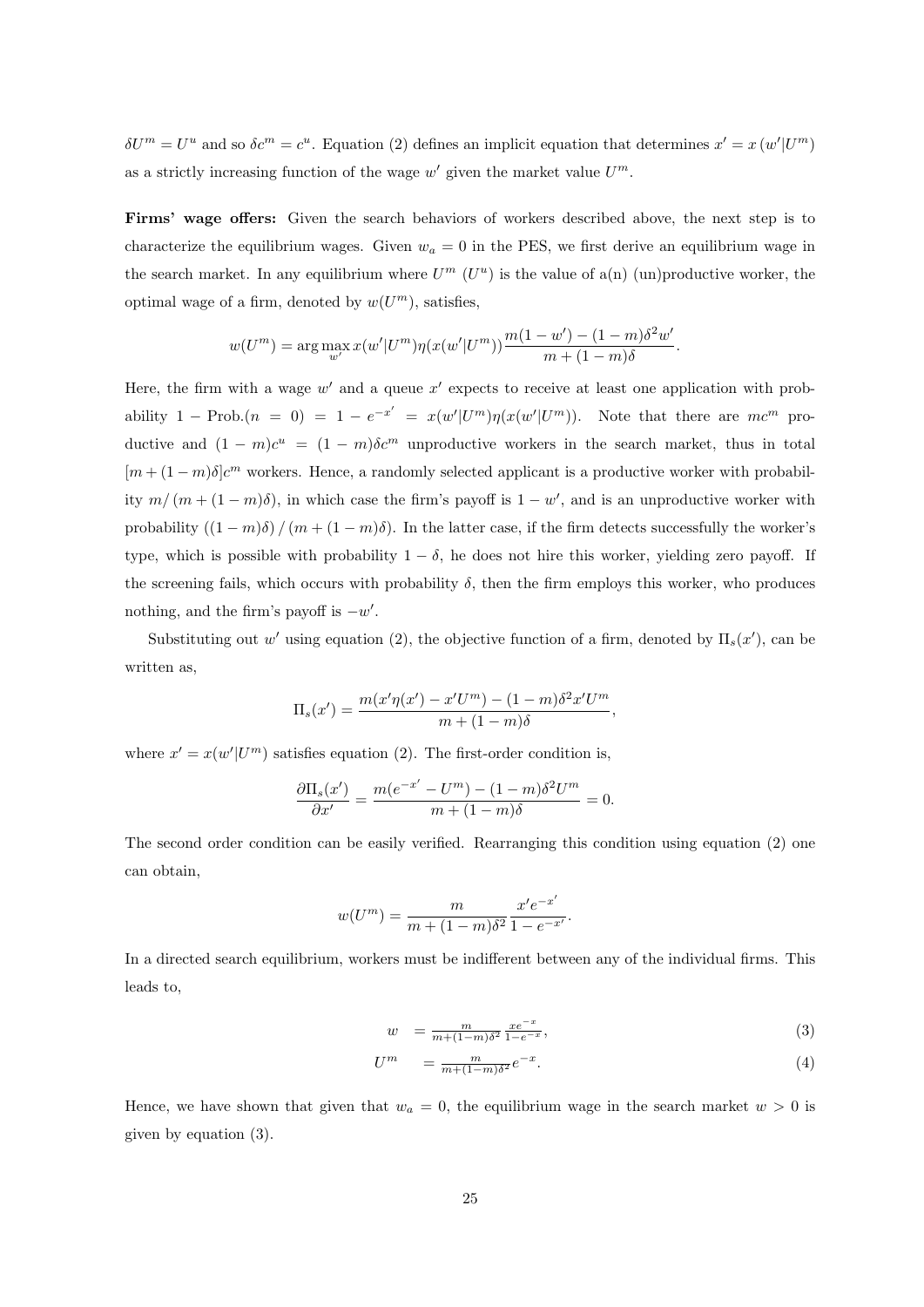Given  $w > 0$  in the search market, we show next that the equilibrium wage in the PES is given by the reservation wage  $w_a = 0$ . Given that a proportion  $\rho \in [0, 1)$  of firms are in the PES, the wage  $w_a = 0$  in the PES yields an equilibrium profit,

$$
\Pi_a(x) = \min\{\frac{a}{v\rho}, 1\} m(1 - c^m \eta(x)),\tag{5}
$$

where, given the probability of being allocated a worker  $\min\{a/(v\rho), 1\}$ ,  $m(1 - c^m \eta(x))$  represents the number of productive workers, who do not receive a job offer in search market and are wiling to accept  $w_a = 0.$ 

The PES matches registered workers and firms using its job-brokering mechanism. This allocation is independent of the wages offered by registered firms. The fact that registered firms cannot increase the PES-internal matching probability  $\min\{a/(\nu\rho), 1\}$  by offering a higher wage implies that registered firms will never compete among themselves. They will only compete with firms in the decentralized market. This is the reason why a wage offer  $w'_a \in (0, w)$  cannot be profitable since such a deviation implies a mere increase in the wage cost without improving the probability of hiring a productive worker. If a deviating firm posts  $w'_a \geq w$ , then it can hire an assigned productive worker, irrespective of whether the worker gets another offer in search market. Hence, the best deviation  $w'_a = w$  yields the profit,

$$
\Pi'_a = \min\{\frac{a}{v\rho}, 1\} [m(1-w) - (1-m)\delta w].
$$

We show in the Appendix that deviating and paying the private market wage  $w'_a = w$  is not profitable, i.e., that  $\Pi_a(x) > \Pi'_a$  for any  $x \in (0, \infty)$ . The reason, why the increase in the hiring probability associated with offering the private market wage  $w'_a = w$  is not able to compensate the for the higher wage cost, is that the average productivity of applicants at the PES is lower than the average productivity of applicants in the decentralized market. It follows that registered firms offer only the reservation wage  $w_a = 0$ , because the absence of PES-internal wage competition due to the job-brokering mechanism at the PES does not force them to offer higher wages. Thus,  $w_a = 0$  is the unique equilibrium wage in the PES.

Firms' market choice: In the first stage, firms decide whether to enter the PES or the search market for hiring a worker. Firms will choose the market that offers the highest expected profit. Thereby the equilibrium condition is given by,

$$
\rho = \begin{cases}\n0 & \text{if } \Pi_a(x) < \Pi_s(x), \\
(0,1) & \text{if } \Pi_a(x) = \Pi_s(x), \\
1 & \text{if } \Pi_a > \Pi_s,\n\end{cases}
$$

where the equilibrium queue length in the search market  $x = x(\rho)$  is given in equation (1) for  $\rho \in [0,1)$ . Given this equilibrium queue length, the equilibrium wages  $w > 0$ , in equation (3), and  $w_a = 0$ , and the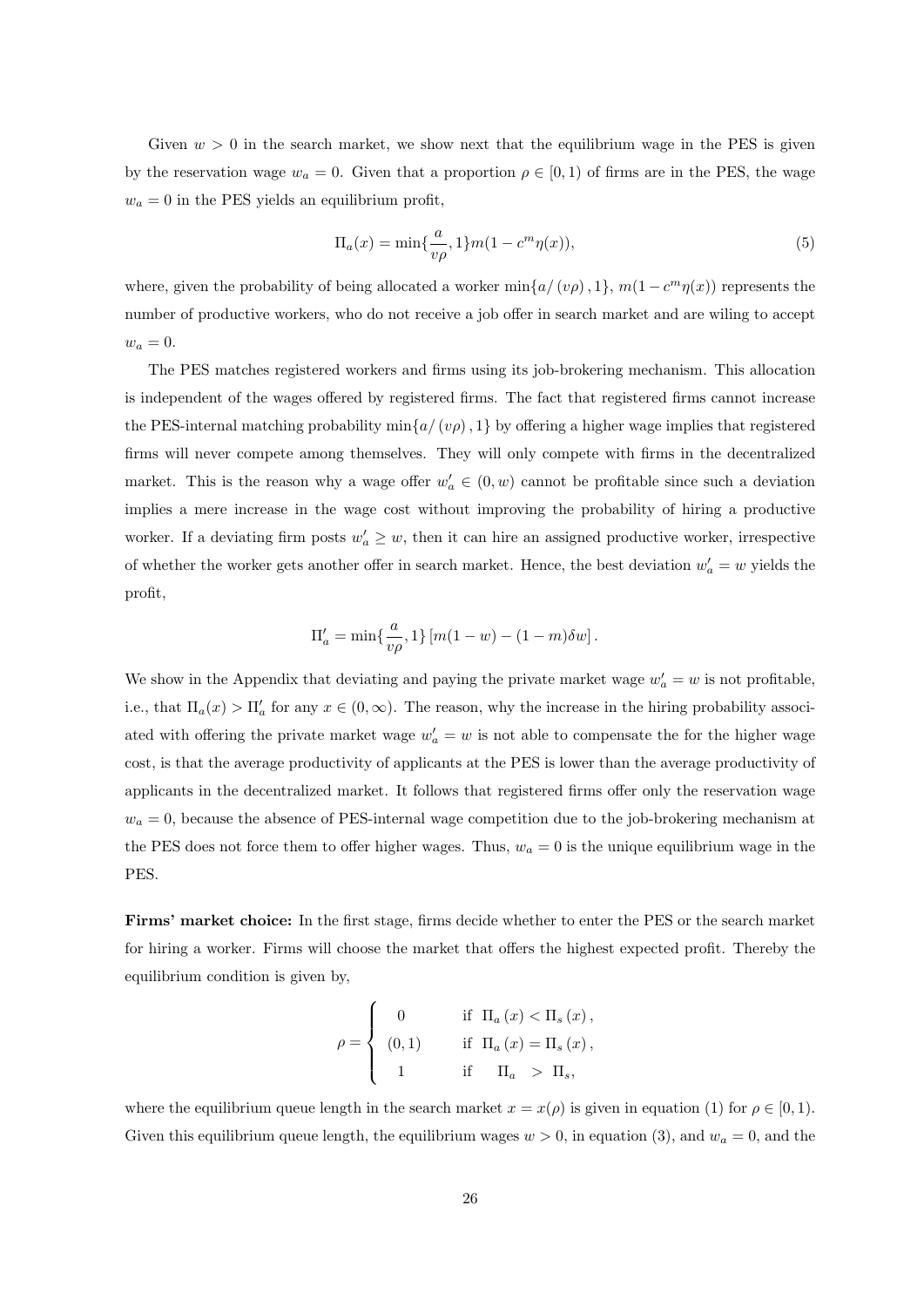equilibrium search values of workers  $U^m \geq 0$ , in equation (4), and  $U^u = \delta U^m$ , the equilibrium profit in the PES,  $\Pi_a(x)$ , is given by equation (5) and the equilibrium profit in the search market by,

$$
\Pi_s(x) = \frac{m}{m + (1 - m)\delta} \left( 1 - e^{-x} - x e^{-x} \right).
$$
\n(6)

If  $\rho = 1$ , all firms are in the PES. By offering the equilibrium wage  $w_a = 0$  they earn  $\Pi_a =$  $\min\{\frac{a}{v},1\}m$ . Since no jobs are posted in the private market, only workers with zero search costs will visit the search market. The proportion of productive (unproductive) workers in the search market is given by  $m (1 - m)$ , since the density of productive and unproductive workers with zero search costs are the same. If a firm deviates from  $\rho = 1$  and enters the search market with a wage  $w' = \epsilon > 0$ , then the firm meets with a worker for sure, and makes profits,  $\Pi_s = m(1 - \epsilon)$ . This deviation is profitable if and only if  $\Pi_s > \Pi_a$ , or if and only if  $a/v < 1$  for an arbitrary small  $\epsilon$ . Hence, an equilibrium without active search market, i.e., with  $\rho = 1$ , can only exist if and only if  $a/v \ge 1$ , i.e., if the PES is efficient enough.

Before we state our Theorem let us first define,

$$
v^* \equiv \frac{m + (1 - m)\,\delta}{m + (1 - m)\,\delta^2} \frac{m}{x^*} e^{-x^*},\tag{7}
$$

where  $x^*$  is a unique solution to  $\Pi_a(x^*) = \Pi_s(x^*)$ . We now summarize the main result of our analysis on labor market equilibria with the PES.

**Theorem 1** A search market equilibrium with an active PES,  $\rho \in (0,1)$ , exists, if and only if  $v > v^*$ , and a search market equilibrium with an inactive PES,  $\rho = 0$ , exists if and only if  $v \leq v^*$ . This equilibrium is unique if and only if  $v > a$ . If  $v \le a$  a pure PES equilibrium,  $\rho = 1$ , also exists.

Our theory estabishes that firms find it optimal to post higher wages in a decentralized search market in order to obtain a better selection of workers. Thus, firms induce workers to search in a costly decentralized market in order to reduce the information friction that is associated with a coordinated market like the PES. The tradeoff between the search market and the PES can be seen by looking at the benefits and costs of both markets. The benefit of using the search market is that it attracts a better selection of workers, i.e., the share of productive workers among all applicants is higher in the decentralized search market than in the PES, i.e., for  $\rho \in [0, 1)$ ,

$$
\frac{m}{m + (1 - m)\delta} > m.
$$
 (8)

The benefit of having a better pool of applicants has to be weighted against the higher wage cost  $w > w_a = 0$ , which firms have to pay to workers in order to induce them to engage in costly search in the decentralized market. The wage cost in the decentralized market is lower, when the number of firms v is lower so that the search market is less tight and less competitive. Hence, Theorem 1 shows that the search market is used exclusively,  $\rho = 0$ , when the number of vacancies v is low, and the search market coexists with the PES,  $\rho \in (0, 1)$ , when the number of vacancies v is high.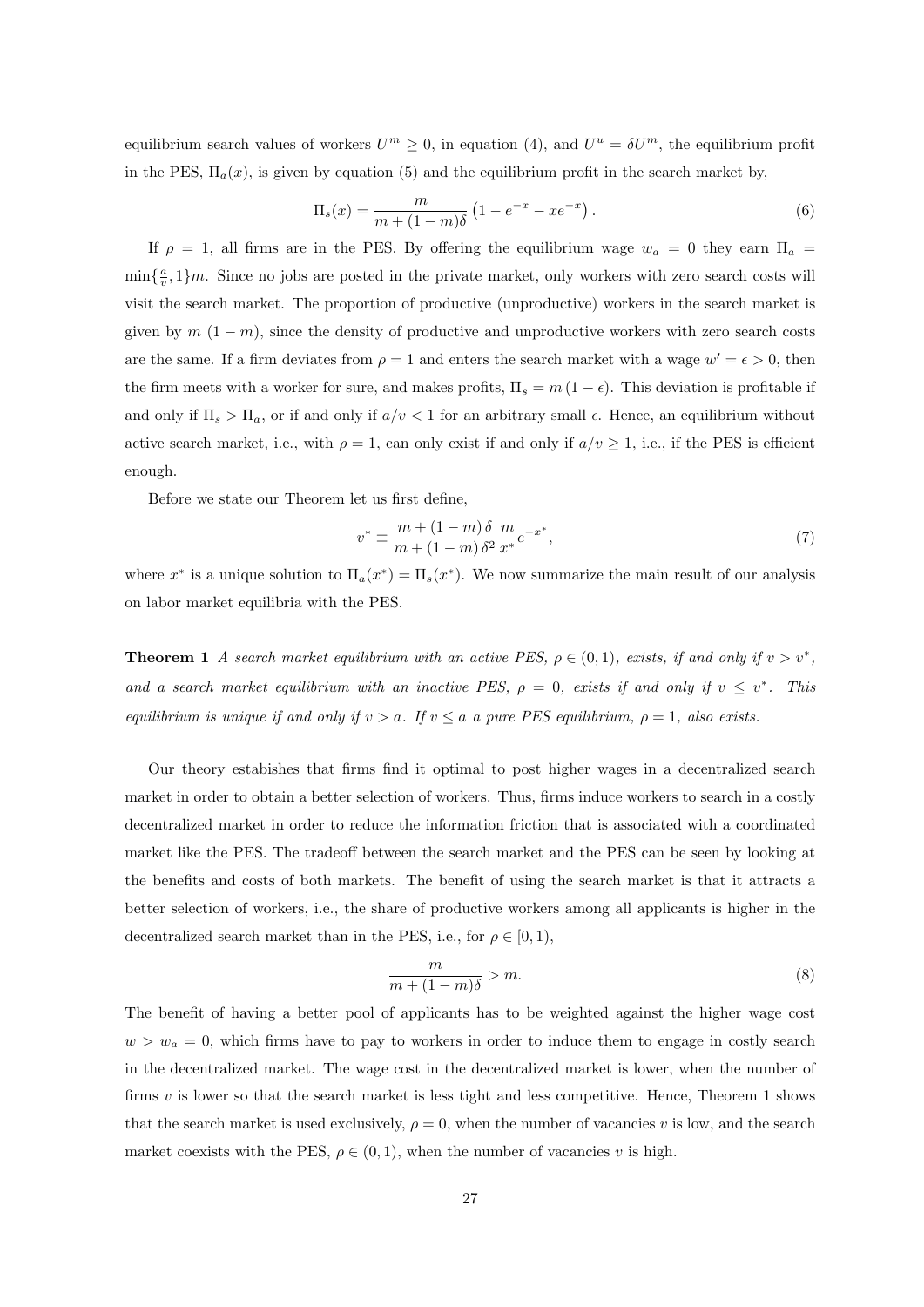# 4 Conclusion

Using the German Job Vacancy Survey we are able to show how the Public Employment Services (PES) affects the labor market. Almost half of all vacancies in Germany are registered with the PES. The PES is shown to distribute workers more evenly among vacancies compared to the private market. This reduction in coordination frictions is going along with lower wages paid by registered firms. Applicants send by the PES are on average less suited for the job than applicants attracted through the private market. We rationalize our empirical findings using a directed search model, where firms can decide whether to search via the PES or the private market. Lower coordination frictions in the PES induce less wage competition between firms enabling them to pay lower wages. The implicit cost of registering a vacancy is due to the less suited pool of applicants and explains why not all vacancies are registered with the PES despite the fact that its service is free of charge.

An interesting topic for future research would be to assess the effect of labor market reforms, e.g. the so-called Hartz Reform in Germany, since part of the reform package (Hartz III) aimed at restructuring the Public Employment Services. One issue would be to study whether the crowding out effect studied by Pissarides (1979) has been sustained – more efficient PESs crowd out private search effort. To evaluate this effect in the context of the Hartz Reform, it would be necessary to extend the model and data to incorporate other parts of the reform – creating new types of employment opportunities (Hartz I), introducing additional wage subsidies (Hartz II), and cutting the unemployment benefits for the long-term unemployed (Hartz IV). We believe our framework will best fit to study this and other related issues, like the effect on the wage inequality, of such a reform policy.

# Appendix

# Proof of  $\Pi_a(x) > \Pi'_a$

Using (3) and (4) simplifies the inequality in question to  $\Pi_a(x) > \Pi'_a \iff m(1 - c^m \eta(x)) > m(1 - w) (1 - m)\delta w$ 

$$
\iff m\left(1 - \frac{m}{m + (1 - m)\delta^2} \frac{e^{-x}(1 - e^{-x})}{x}\right) > m - (m + (1 - m)\delta) \frac{m}{m + (1 - m)\delta^2} \frac{xe^{-x}}{1 - e^{-x}}
$$
\n
$$
\iff (m + (1 - m)\delta) \frac{x}{1 - e^{-x}} - m \frac{1 - e^{-x}}{x} > 0,
$$

where the last inequality follows from  $\frac{x}{1-e^{-x}} > \frac{1-e^{-x}}{x} \iff 1 > \eta(x)^2$ .

#### Proof of Theorem 1

Define  $\Gamma \equiv \frac{1}{m} \{ \Pi_s(x) - \Pi_a(x) \}$  for  $x \in [0, \infty)$ , where by (1) and (4),  $x = x(\rho)$  is determined by

$$
\frac{e^{-x}}{x} = \frac{m + (1 - m)\delta^2}{m + (1 - m)\delta} \frac{v(1 - \rho)}{m}.
$$
\n(9)

This expression shows that  $x(\rho)$  is strictly increasing in  $\rho \in [0,1)$  and satisfies  $x(0) \equiv \underline{x} \in (0,\infty)$  and  $x(\rho) \to \infty$  as  $\rho \to 1$ .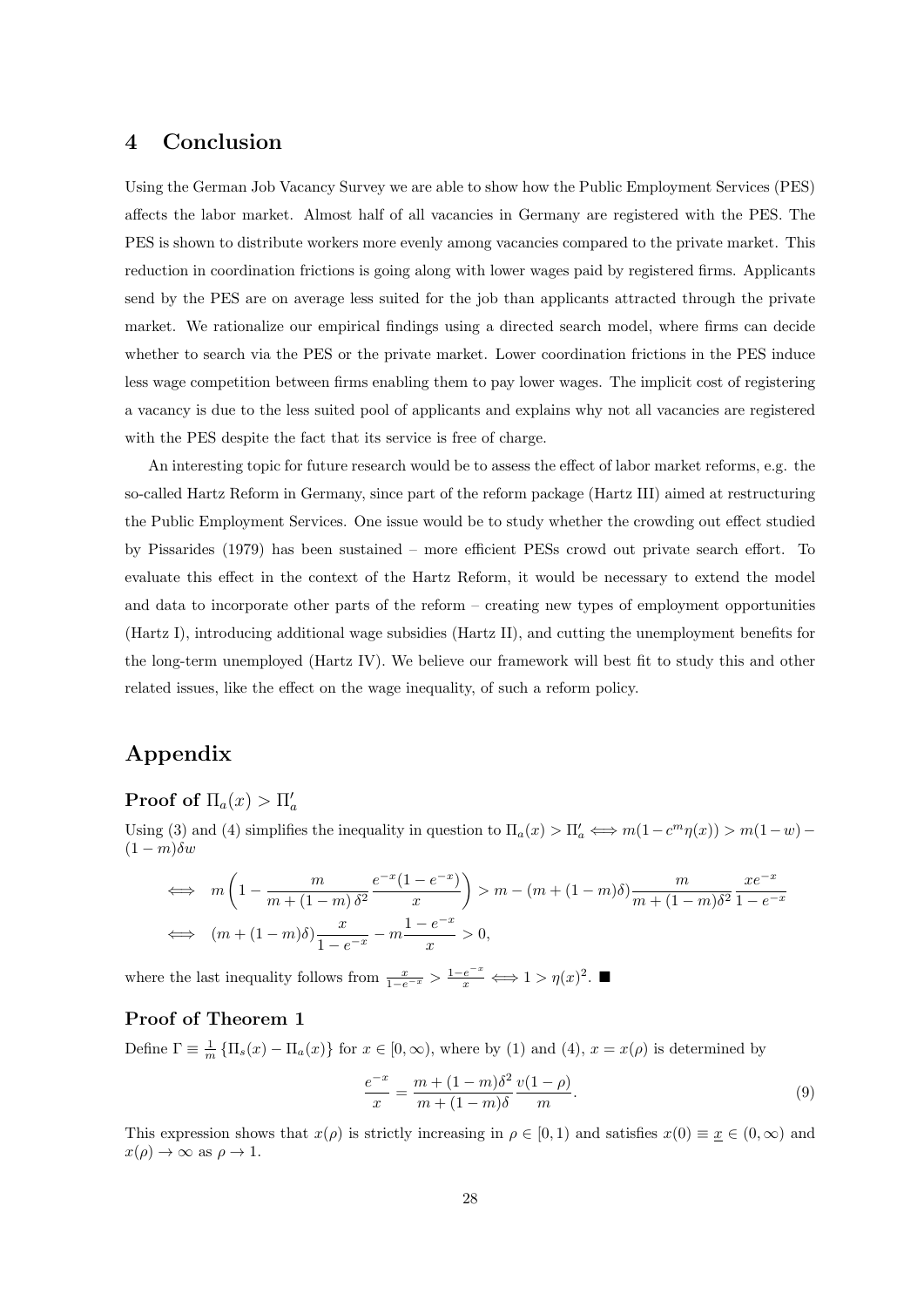In what follows, we use the implicit function Γ to show the existence and uniqueness of an equilibrium  $\rho \in [0, 1)$ . There are two possible cases. Suppose in equilibrium  $a > v\rho$ . This implies  $\rho \in [0, \overline{\rho})$  where  $\bar{\rho} \equiv \min\{\frac{a}{v}, 1\}.$  Then,  $\Gamma = \Gamma(x)$  where

$$
\Gamma(x) = \frac{1 - e^{-x} - xe^{-x}}{m + (1 - m)\delta} - 1 + \frac{m}{m + (1 - m)\delta^2} \frac{e^{-x}(1 - e^{-x})}{x}.
$$
\n(10)

Observe that:  $\Gamma(0) = -1 + \frac{m}{m + (1-m)\delta^2} < 0$ ;  $\Gamma(x) \to \frac{1}{m + (1-m)\delta} - 1 > 0$  as  $x \to \infty$ . Hence, since  $\Gamma(x)$  is continuous in  $x \in [0, \infty)$ , there exists an  $x^* \in (0, \infty)$  that satisfies  $\Gamma(x^*) = 0$ . Observe further that

$$
\frac{d\Gamma(x)}{dx}|_{x=x^{*}}
$$
\n
$$
= \frac{xe^{-x}}{m + (1-m)\delta} - \frac{m}{m + (1-m)\delta^{2}} \frac{e^{-x}}{x^{2}} [(x+1)(1-e^{-x}) - xe^{-x}]|_{x=x^{*}}
$$
\n
$$
= \frac{x^{*}e^{-x^{*}}}{1 - e^{-x^{*}} - x^{*}e^{-x^{*}}}
$$
\n
$$
- \frac{m}{m + (1-m)\delta^{2}} \frac{e^{-x^{*}}}{1 - e^{-x^{*}} - x^{*}e^{-x^{*}}} \left[ (1 - \frac{1 - e^{-x^{*}}}{x^{*}})e^{-x^{*}} + (\frac{1 - e^{-x^{*}}}{x^{*}} - e^{-x^{*}})(x^{*} + 1) \frac{1 - e^{-x^{*}}}{x^{*}} \right]
$$
\n
$$
> \frac{e^{-x^{*}}}{1 - e^{-x^{*}} - x^{*}e^{-x^{*}}} \left[ x^{*} - (1 - \frac{1 - e^{-x^{*}}}{x^{*}})e^{-x^{*}} - (\frac{1 - e^{-x^{*}}}{x^{*}} - e^{-x^{*}})(x^{*} + 1) \frac{1 - e^{-x^{*}}}{x^{*}} \right]
$$
\n
$$
= \frac{e^{-x^{*}}}{1 - e^{-x^{*}} - x^{*}e^{-x^{*}}} \left[ \frac{(x^{*} + 1 - e^{-x^{*}})^{2}}{x^{*}} - \frac{(1 - e^{-x^{*}} - x^{*}e^{-x^{*}})^{2}}{x^{*2}} \right]
$$
\n
$$
> 0.
$$

In the above, we use  $\Gamma(x^*) = 0 \Leftrightarrow \frac{x^* e^{-x^*}}{m + (1-m)\delta} = \frac{x^* e^{-x^*}}{1-e^{-x^*}-x^*}$  $\frac{x^*e^{-x^*}}{1-e^{-x^*}-x^*e^{-x^*}}$   $\left[1-\frac{m}{m+(1-m)\delta^2}\frac{e^{-x^*}(1-e^{-x^*})}{x^*}\right]$  in the second equality, and  $x+1-e^{-x} > \frac{1-e^{-x}}{x}-e^{-x}$  and  $x+1-e^{-x} > 1-e^{-x}-xe^{-x}$  in the last inequality. Since  $\Gamma(0) < 0 < \Gamma(\infty)$ ,  $\frac{d\Gamma}{dx} > 0$  at  $x = x^*$  implies  $x^* \in (0, \infty)$  is unique (that is,  $\Gamma(x)$  curve cannot cross the line  $\Gamma(x) = 0$  more than once).

Finally, notice that the  $x^* \in (0,\infty)$  satisfying  $\Gamma(x^*) = 0$  determined above does not depend on v, whereas  $\underline{x}$  ( $\equiv x(0)$ ) determined by (9) is strictly decreasing in v. Hence, we have  $x^* > \underline{x} \Leftrightarrow v > v^* \equiv$  $m+(1-m)\delta$  $\frac{m+(1-m)\delta}{m+(1-m)\delta^2}\frac{m}{x^*}e^{-x^*}$ . On the other hand, denote by  $\bar{x}$  the solution of  $x=x(\rho)$  to (9) as  $\rho \to \bar{\rho}$ . If  $\frac{a}{v} \ge 1$ then  $\bar{\rho} = 1$  and  $\bar{x} = \infty$ , so  $x^* < \bar{x}$ . If  $\frac{a}{v} < 1$  then  $\bar{\rho} = \frac{a}{v} < 1$  and  $\bar{x} < \infty$ , so  $x^* < \bar{x}$  if and only if  $v < v^* + a$ . The very last inequality follows, by (9), from

$$
\frac{e^{-\bar{x}}}{\bar{x}} - \frac{e^{-x^*}}{x^*} = \frac{m + (1 - m)\gamma^2}{(m + (1 - m)\gamma)m}(v - a - v^*).
$$

which implies

$$
x^* < \bar{x} \quad \Longleftrightarrow \quad \frac{e^{-\bar{x}}}{\bar{x}} < \frac{e^{-x^*}}{x^*} \quad \Longleftrightarrow \quad v < v^* + a.
$$

To sum up, there exists a unique  $\rho \in (0, \bar{\rho})$  that satisfies  $\frac{e^{-x^*}}{x^*} = \frac{m+(1-m)\delta^2}{m+(1-m)\delta}$  $m+(1-m)\delta$  $\frac{v(1-\rho)}{m}$  (and hence  $\Pi_s(x^*) = \Pi_a(x^*)$  if and only if  $v \in (v^*, v^* + a)$ , and  $\rho = 0$ , satisfying  $\Pi_s(x^*) > \Pi_a(x^*)$ , if and only if  $v \in (0, v^*)$ 

Suppose next in equilibrium  $a \leq v\rho$ . This implies  $\rho \in [\bar{\rho}, 1)$ , where  $\bar{\rho} \equiv \min\{\frac{a}{v}, 1\}$ , and is possible only when  $\frac{a}{v} < 1$ . Then,  $\Gamma = \Gamma(\rho, x)$  where

$$
\Gamma(\rho, x) = \frac{1 - e^{-x} - x e^{-x}}{m + (1 - m)\delta} - \frac{a}{\rho v} \left[ 1 - \frac{m}{m + (1 - m)\delta^2} \frac{e^{-x} (1 - e^{-x})}{x} \right],
$$
\n(11)

where  $x = x(\rho)$  is determined by (9) as before. Observe that:

$$
\Gamma(\bar{\rho}, \bar{x}) = \frac{1 - e^{-\bar{x}} - \bar{x}e^{-\bar{x}}}{m + (1 - m)\delta} - \left[1 - \frac{m}{m + (1 - m)\delta^2} \frac{e^{-\bar{x}}(1 - e^{-\bar{x}})}{\bar{x}}\right] \le 0,
$$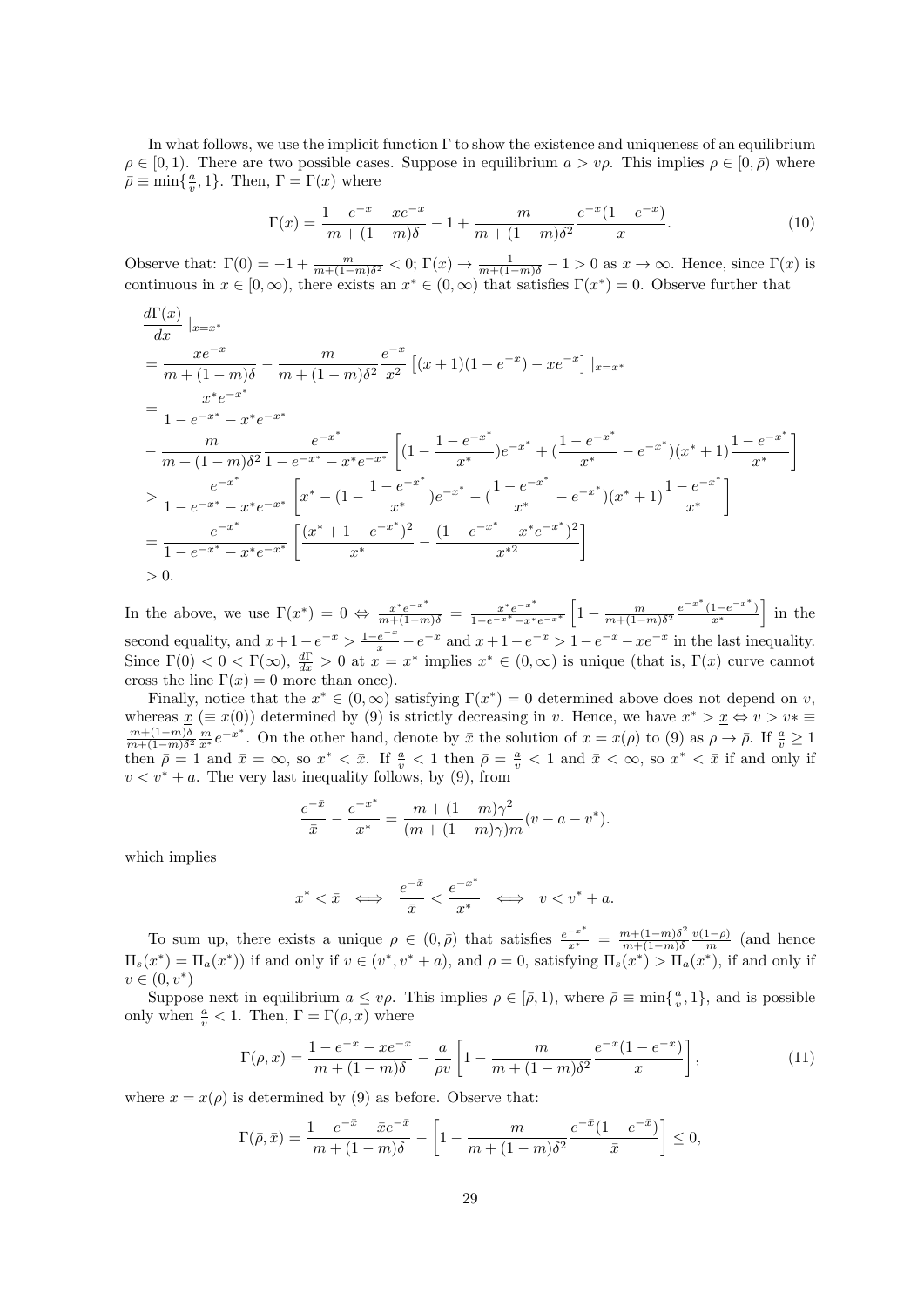if and only if  $v \geq v^* + a$  (see above that  $\Gamma(\bar{\rho}, \bar{x}) = \Gamma(\bar{x}) < 0$  for  $v \geq v^* + a$ );  $\Gamma(\rho, x) \to \frac{1}{m + (1-m)\delta} - \frac{a}{v} > 0$ as  $\rho \to 1$ . Hence, since  $\Gamma(\cdot)$  is continuous in  $\rho \in [\bar{\rho}, 1)$ , there exists an  $\rho^* \in [\bar{\rho}, 1)$  that satisfies  $\Gamma(\rho^*, x(\rho^*)) = 0$  if and only if  $v \geq v^* + a$ . Observe further that

$$
\frac{d\Gamma(\cdot)}{d\rho}\big|_{\rho=\rho^*} = \frac{\partial\Gamma(\cdot)}{\partial\rho} + \frac{dx}{d\rho}\frac{\partial\Gamma(\cdot)}{\partial x}\big|_{\rho=\rho^*},
$$

where 
$$
\frac{\partial \Gamma(\cdot)}{\partial \rho} = \frac{a}{\rho^2 v} \left[ 1 - \frac{m}{m + (1 - m)\delta^2} \frac{e^{-x} (1 - e^{-x})}{x} \right] > 0
$$
,  $\frac{dx}{d\rho} > 0$  (by (9)), and  

$$
\frac{\partial \Gamma(\cdot)}{\partial x} \Big|_{\rho = \rho^*} > \frac{a}{\rho v} \frac{e^{-x}}{1 - e^{-x} - x e^{-x}} \left[ \frac{(x + 1 - e^{-x})^2}{x} - \frac{(1 - e^{-x} - x e^{-x})^2}{x^2} \right] \Big|_{\rho = \rho^*} > 0
$$

which follows from exactly the procedure developed above to show  $\frac{d\Gamma(x)}{dx}|_{x=x^*}>0$  in (10). Therefore,  $\rho^* \in [\bar{\rho}, 1]$  that satisfies  $\Gamma(\rho^*, x(\rho^*)) = 0$  is unique given  $v \geq v^* + a$ .

Combining with the previous result, we have shown that there exist a unique  $\rho \in (0,1)$  if and only if  $v > v^*$ , and  $\rho = 0$  if and only if  $v \leq v^*$ . This completes the proof of Theorem 1. ■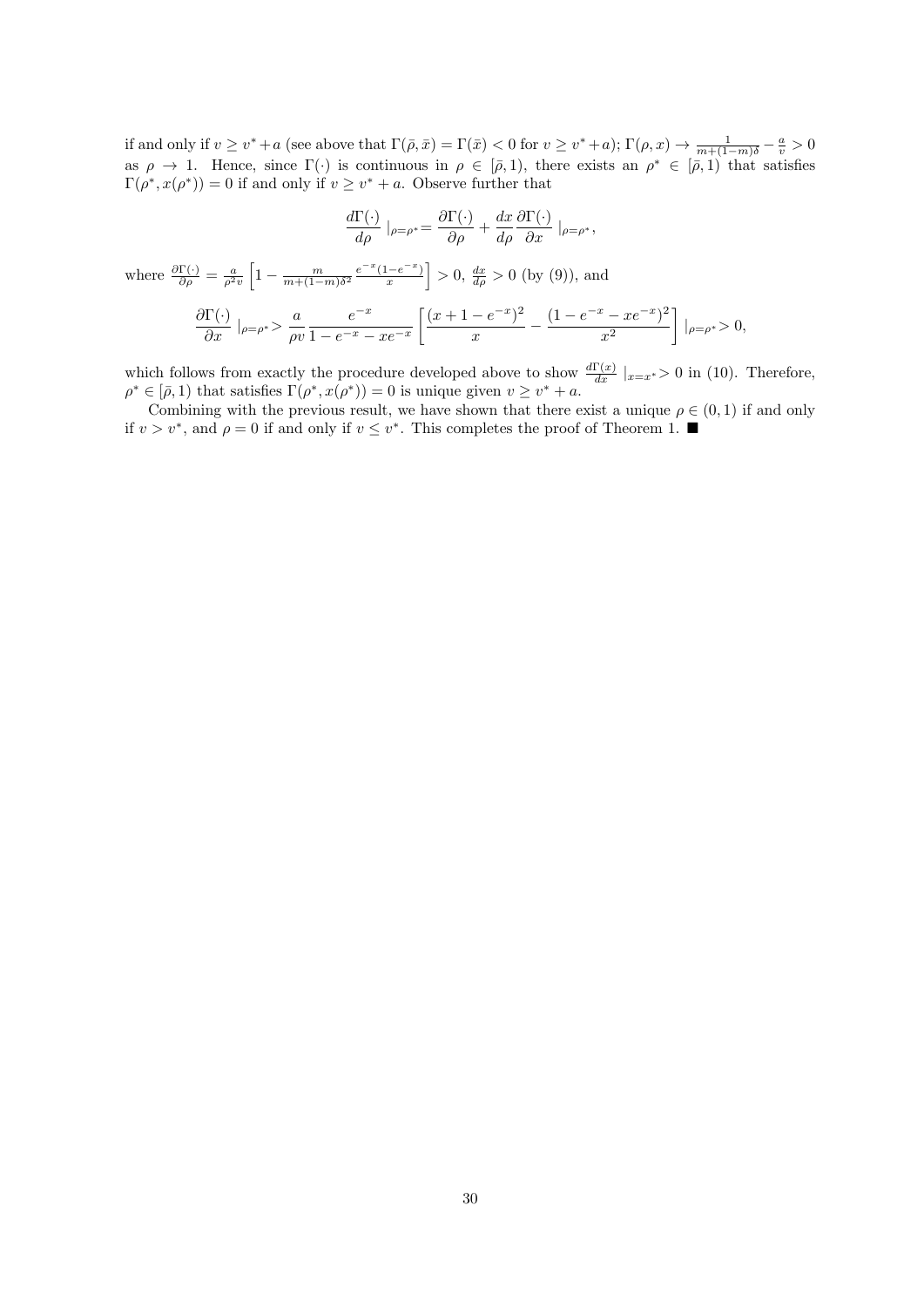# References

- [1] Acemoglu, D. and R. Shimer, (1999), Holdup and Efficiency with Search Frictions, International Economic Review, 47, 651-699.
- [2] Addison, J.T. and P. Portugal, (2002), Job serach methods and outcomes, Oxford Economic Papers, 54, 505-533.
- [3] Albrecht, J., Pieter A.G., and S. Vroman, (2006), Equilibrium Directed Search with Multiple Applications, Review of Economic Studies, 73, 869-891.
- [4] Albrecht, J., Pieter A.G., and S. Vroman, (2012), A note on Peters and Severinov, Competition among sellers who offer auctions instead of prices, Journal of Economic Theory, 147, 389-392.
- [5] Albrecht, J., Pieter A.G., and S. Vroman, (2014), Efficient Entry in Competing Auctions, American Economic Review, forthcoming.
- [6] Blau, D.M., and P.K. Robins, (1990), Job search outcomes for the employed and unemployed, Journal of Political Economy, 98 (3), 637-655.
- [7] Burdett, K., S. Shi and R. Wright, (2001), Pricing and Matching with Frictions, Journal of Political Economy 109, 1060-1085.
- [8] Casella, A., and N. Hanaki, (2008), Information Channels in Labor Markets: One the Resilience of Referral Hiring, Journal of Economic Behabior and Organization 66, 492-513.
- [9] Delacroix, A., and S. Shi (2013), Pricing and signaling with frictions, Journal of Economic Theory, 148, 1301-1332.
- [10] Fougère, D., J. Pradel, and M. Roger, (2009), Does the public employment service affect search effort and outcomes?, EuroPESn Economic Review 53, 846-869.
- [11] Galenianos, M., (2013), Learning About Match Quality and the Use of Referrals. Review of Economic Dynamics 16, 668-690.
- [12] Galenianos, M., (2014), Hiring through Referrals. Journal of Economic Theory 152, 304-323.
- [13] Galenianos, M. and P. Kircher, (2009), Directed Search with Multiple Job Applications, *Journal* of Economic Theory, 114, 445-471.
- [14] Gautier, P., B. Hu, and M. Watanabe, (2015), Marketmaking Middlemen, Tinbergen Institute Working paper.
- [15] Gregg, P., and J. Wadsworth, (1996), How effective are state employment agencies? Jobcentre use and job matching in Britain, Oxford Bulletin of Economics and Statistics, 58 (3), 442-467.
- [16] Guerrieri, V., R. Shimer and R. Wright, (2010), Adverse Selection in Competitive Search Equilibrium, Econometrica, 78, 1823-1862.
- [17] Holzer, H.J., (1988), Search method by use by unemployed youth, *Journal of Labor Economics*,6, 1-20.
- [18] Launov, A., and K. Wälde (2014), The employment effects of reforming a public employment agency, mimeo.